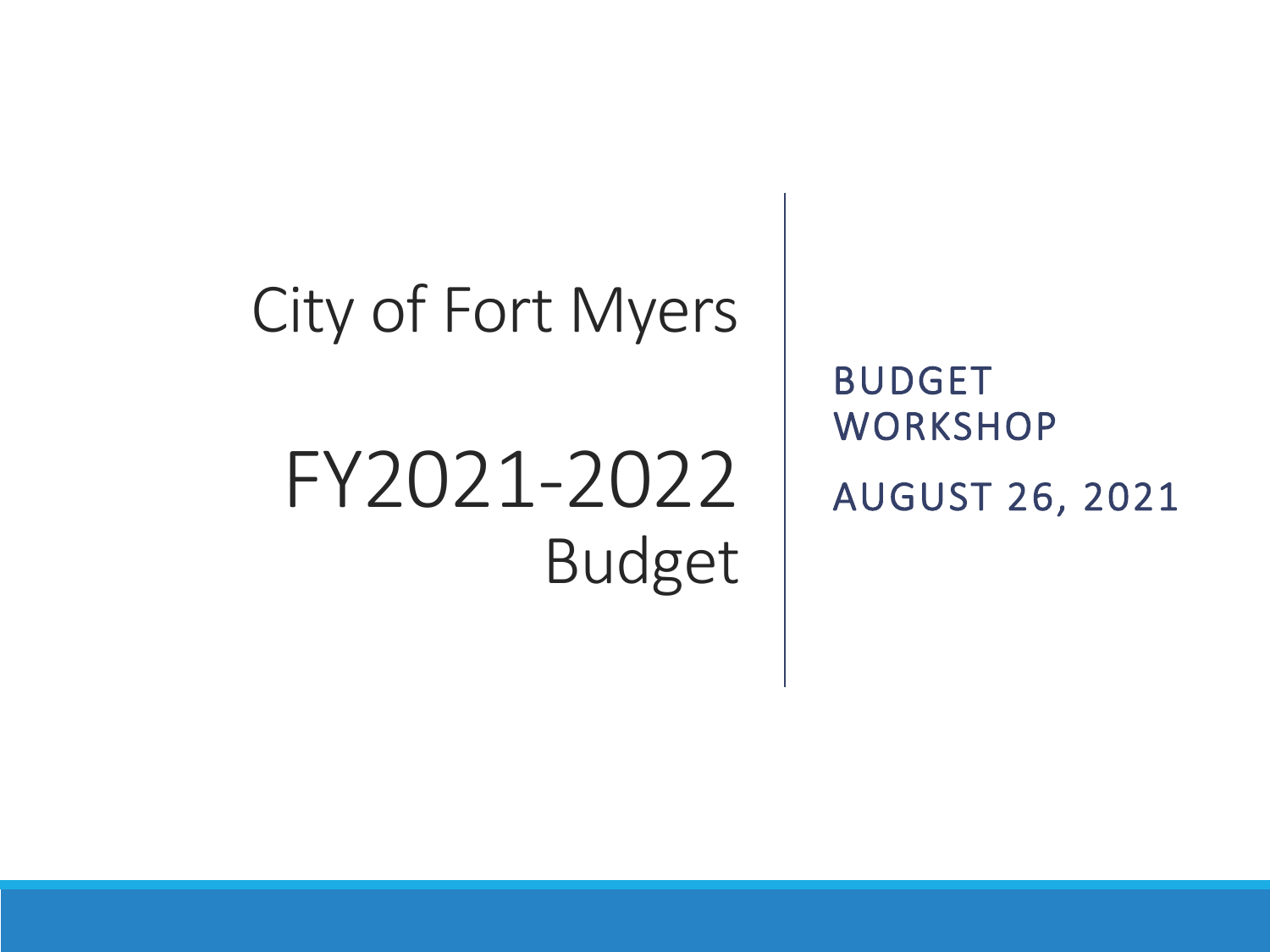# Budget Policy

#### Budget policy last updated in 2005

#### Changes Proposed:

- Definitions
- Budget transfer to include reclassification of funding sources in capital projects
- Reserve levels defined in Fund Balance Policy
- Use of Excess Reserves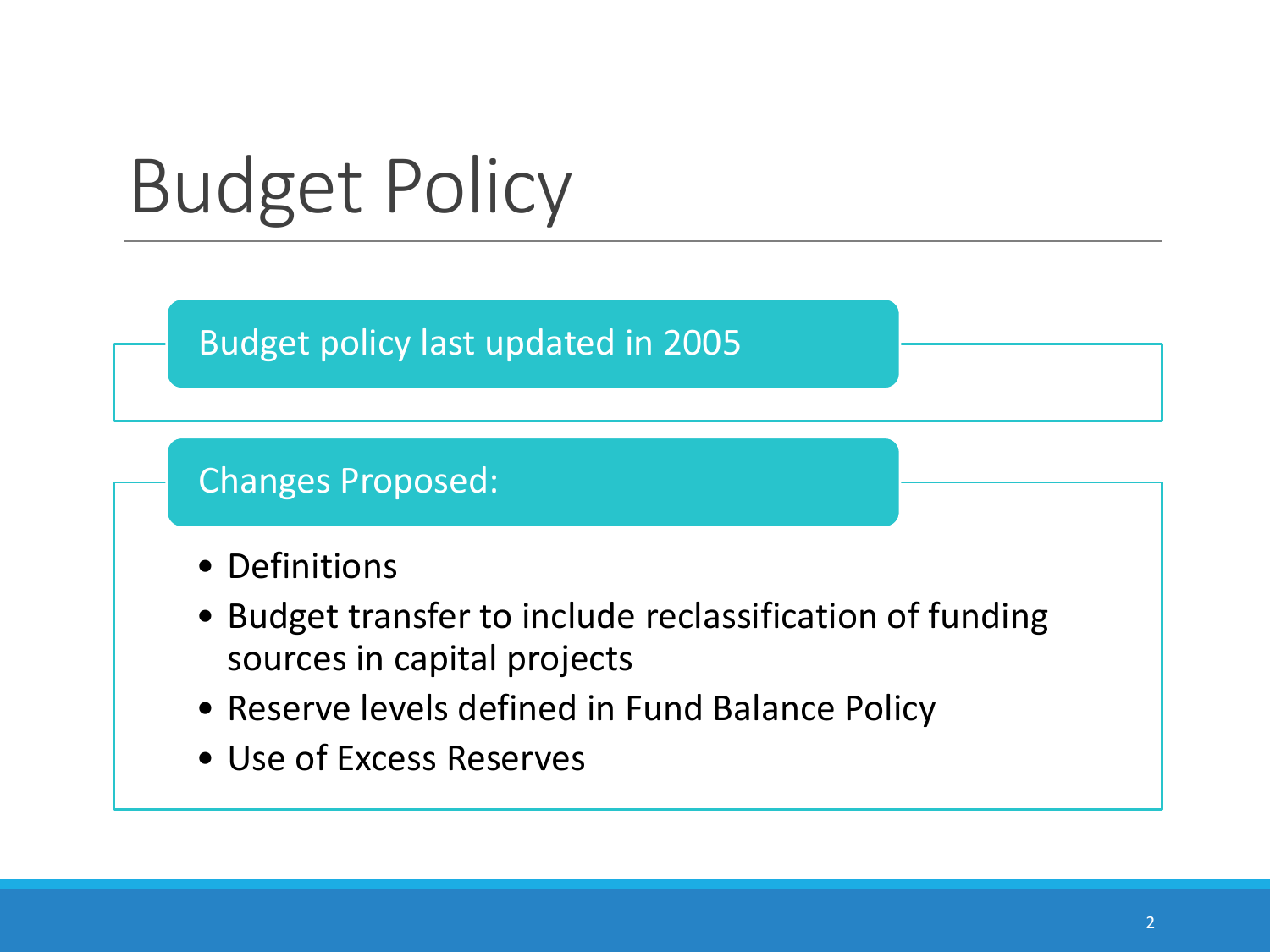

Fund Balance policy adopted in 2011

Changes Proposed:

- General Fund Reserve Target 20%
- Utility, Stormwater & Solid Waste Fund Reserves 25%
- Stabilization Fund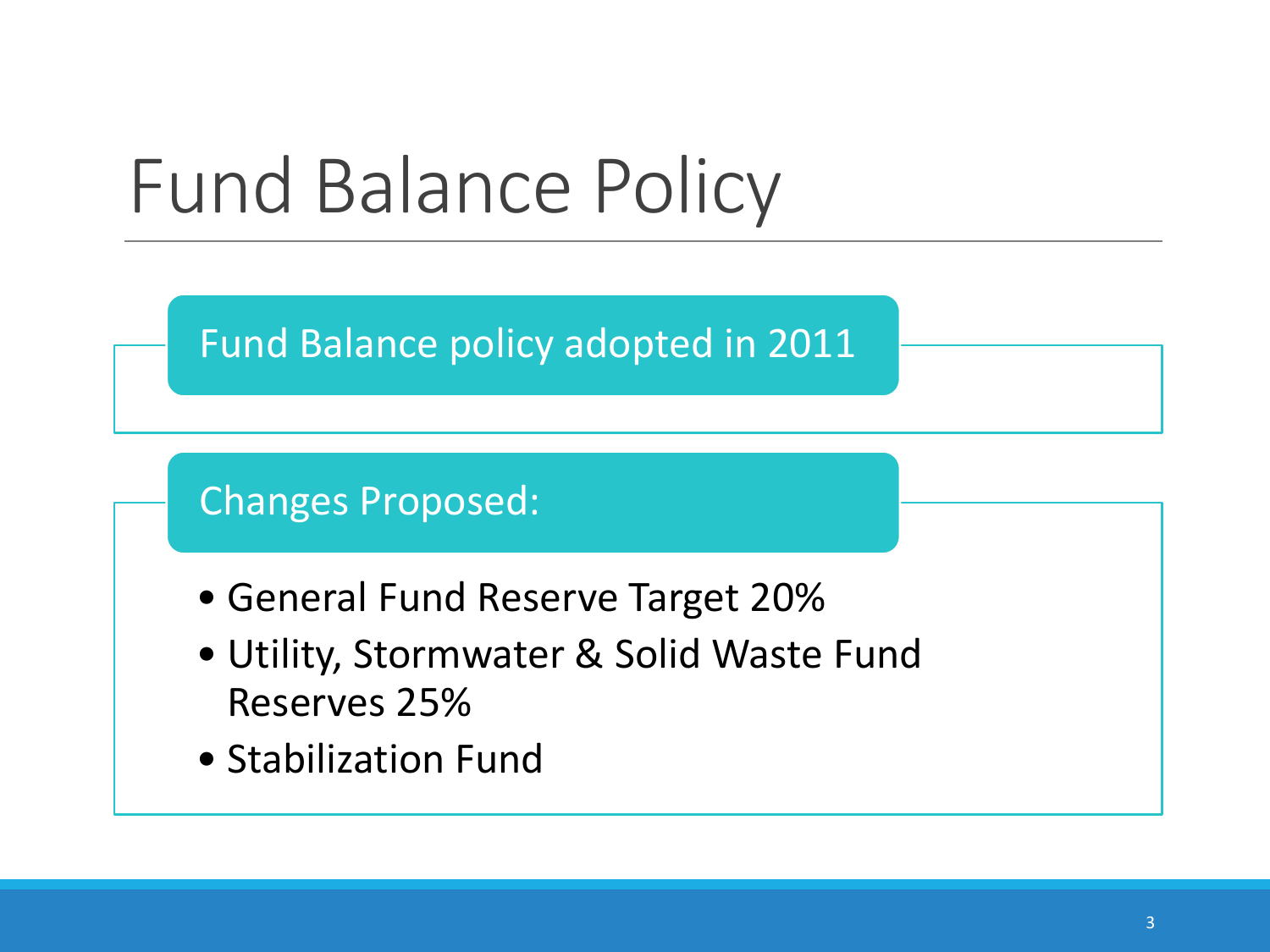

#### Operating Revenue Components Total of \$132,477,300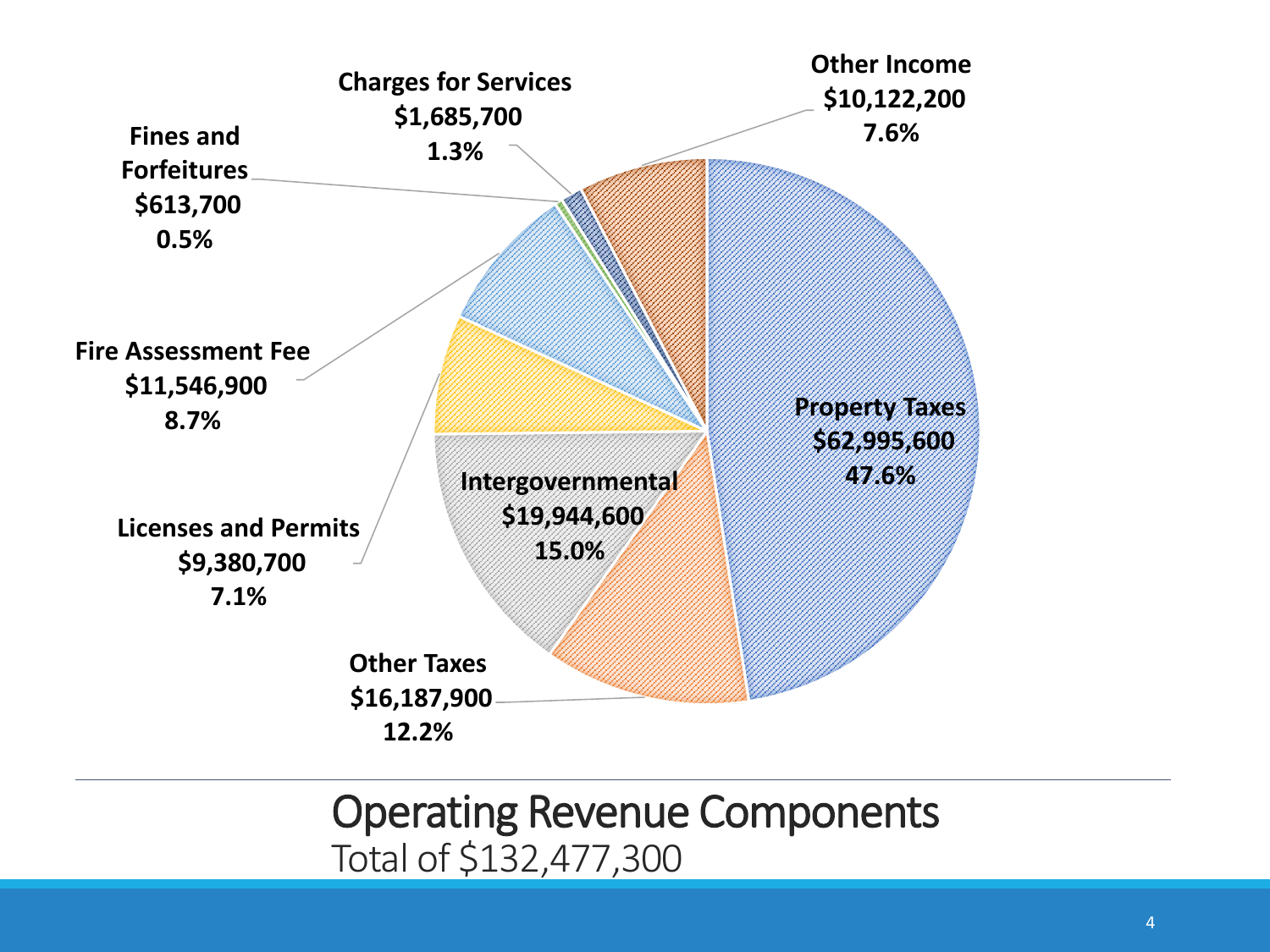# Millage Rate



2020 millage rate:

**7.9643**



Proposed 2021 rate:

**7.5875**



2021 Rolled-back rate:

**7.5875**



Proposed 2021 millage rate is 4.73% lower than the 2020 rate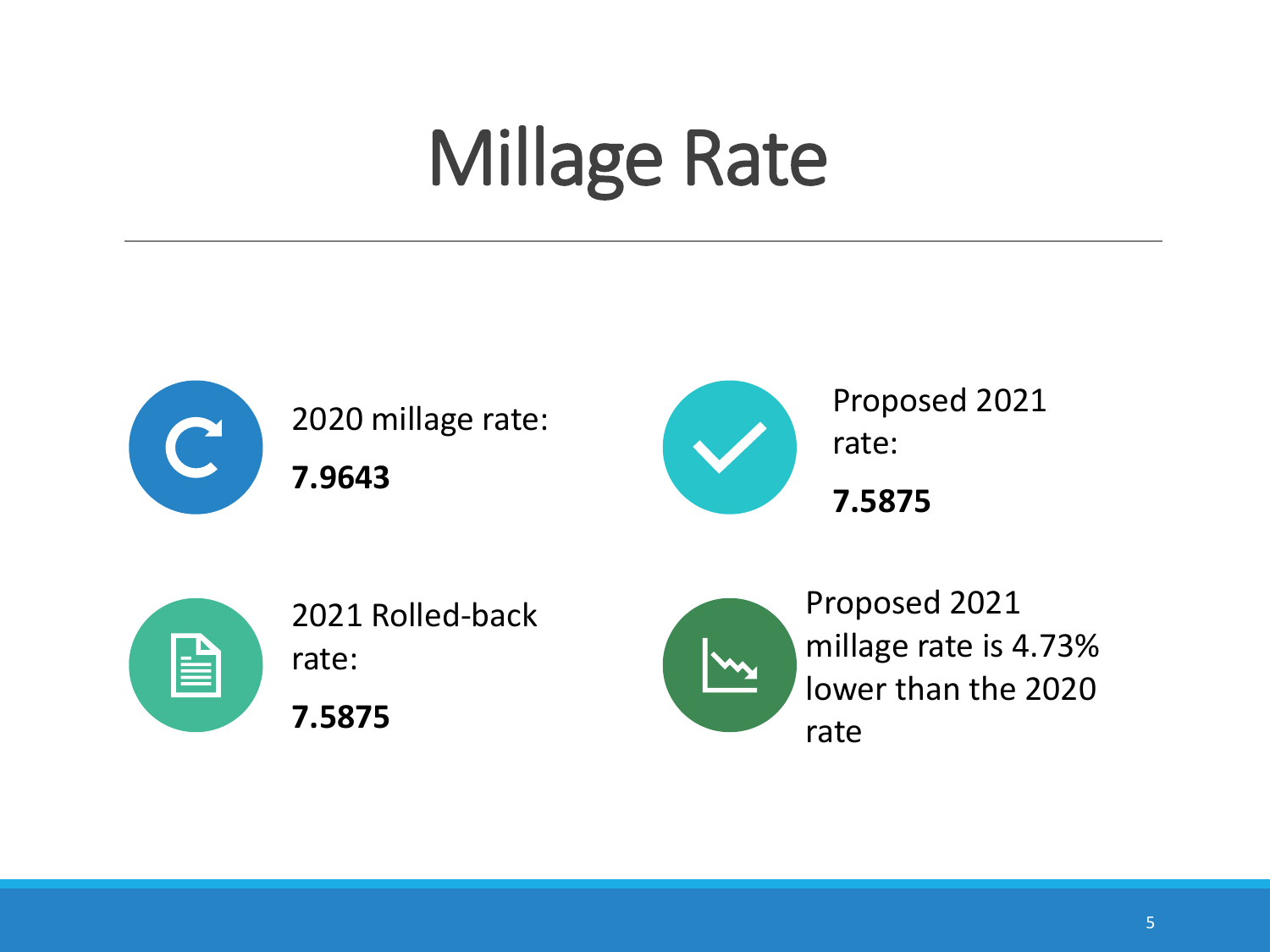

## Trends in Taxable Value & Millage Rates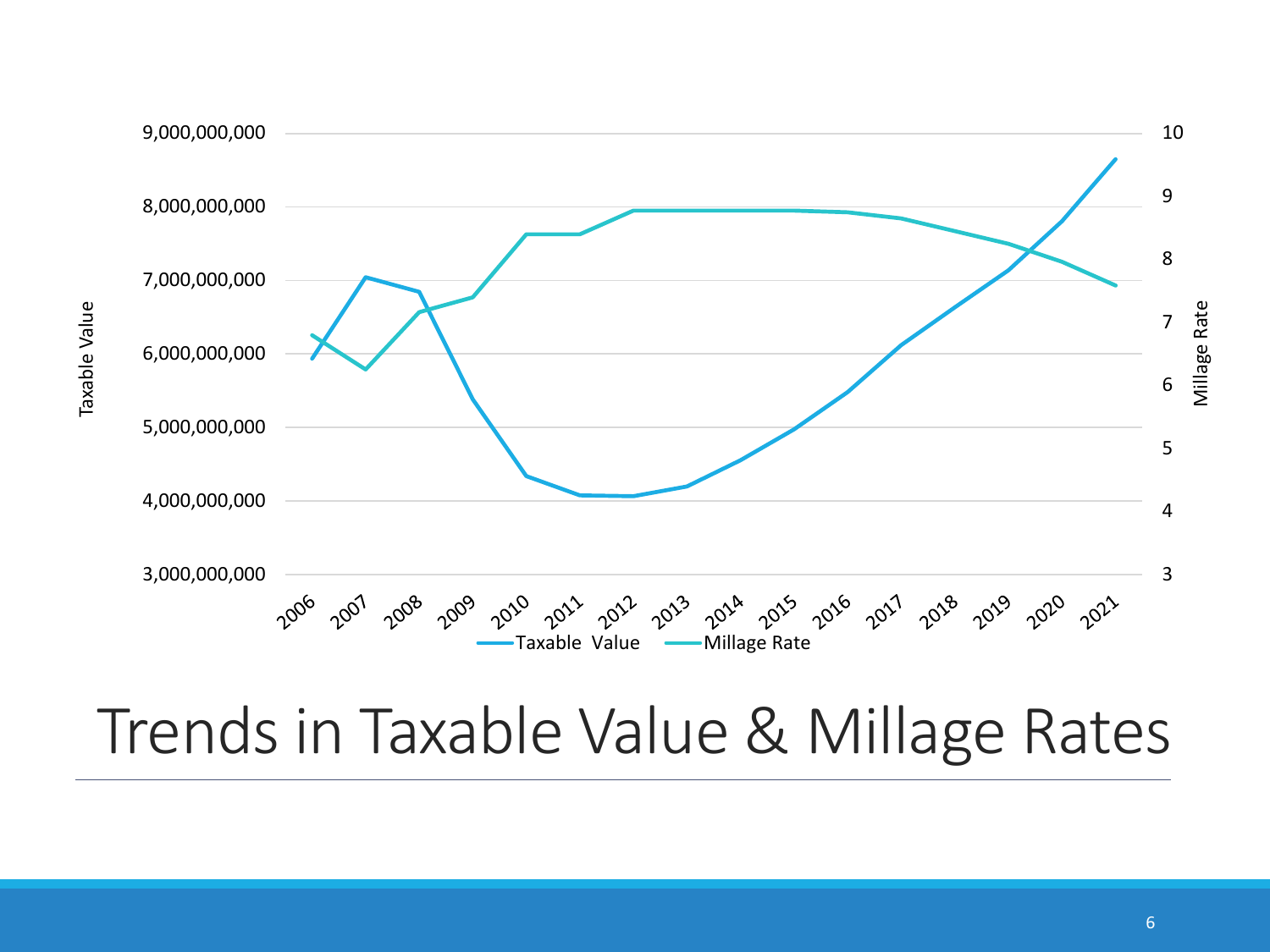## General Fund – Major Operating Revenues

|                                                                                                  | 2021         | 2022         | \$ Change    | %         |
|--------------------------------------------------------------------------------------------------|--------------|--------------|--------------|-----------|
| <b>Utility Service Taxes</b>                                                                     | \$10,165,000 | \$10,540,000 | \$375,000    | 3.7%      |
| <b>Business Tax Receipts</b>                                                                     | \$2,570,000  | \$2,252,500  | ( \$317,500) | (12.4%)   |
| <b>Licenses and Permits</b>                                                                      | \$4,105,300  | \$3,390,700  | (5714,600)   | (17.4%)   |
| <b>Franchise Fees</b>                                                                            | \$6,156,600  | \$5,990,000  | (\$166,600)  | (2.7%)    |
| State Shared Revenue/ Half cent<br><b>Sales Tax</b>                                              | \$9,124,000  | \$11,218,600 | 2,094,600    | 23.0%     |
| Payments in Lieu of<br>Taxes/Franchise Fees (from<br>Utility, Stormwater & Solid<br>Waste Funds) | \$9,146,100  | \$8,677,900  | (5468, 200)  | $(5.1\%)$ |
| <b>General Administration Charges</b>                                                            | \$6,408,500  | \$6,625,100  | \$216,600    | 3.4%      |
| <b>Other Miscellaneous Revenue</b>                                                               | \$1,986,400  | \$3,018,800  | \$1,032,400  | 52.0%     |
| Subtotal                                                                                         | \$49,661,900 | \$51,713,600 | \$2,051,700  | 4.1%      |
|                                                                                                  |              |              |              |           |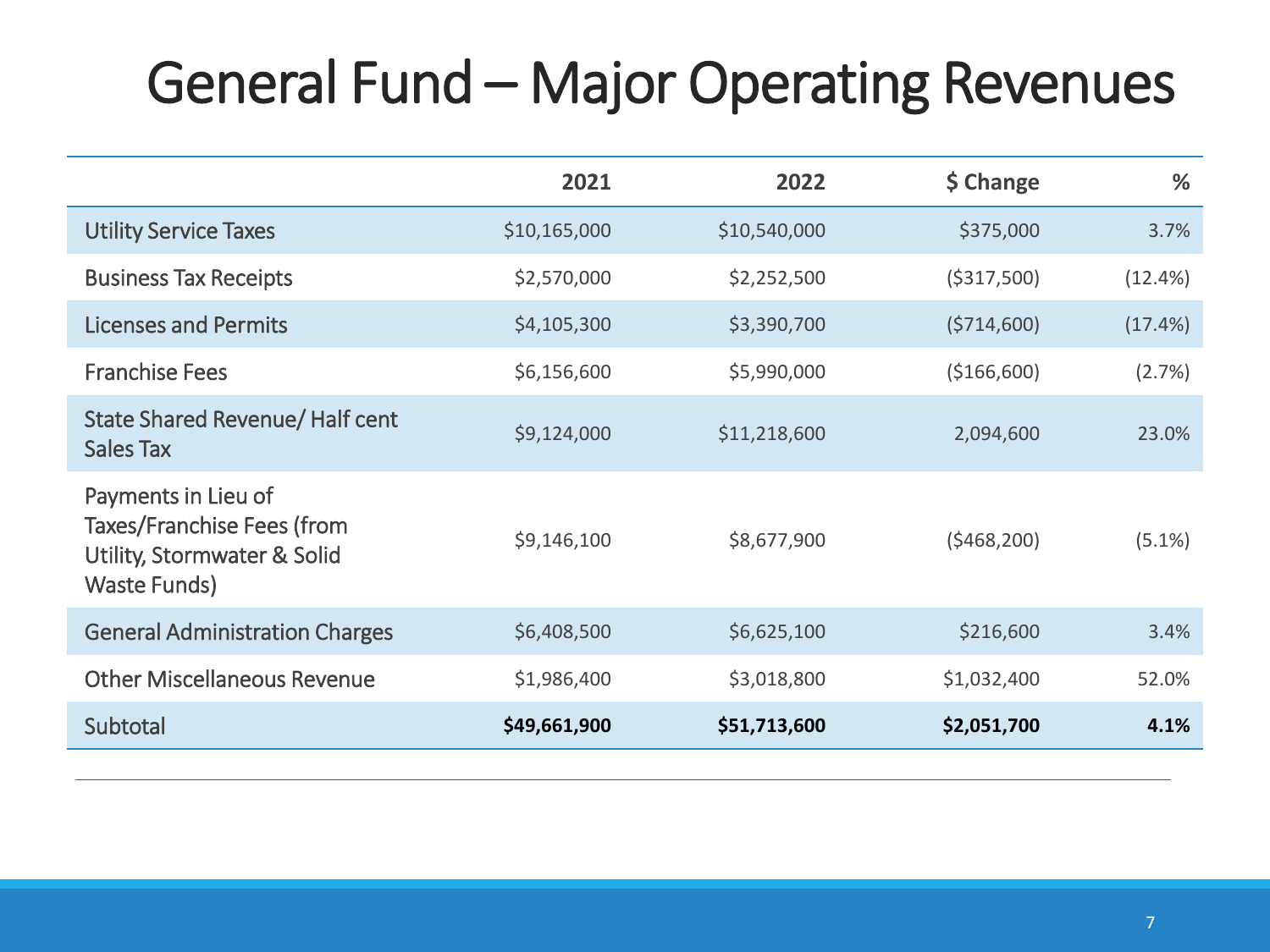## General Fund Revenue in Total

|                                   | 2021          | 2022          | \$ Change    | %          |
|-----------------------------------|---------------|---------------|--------------|------------|
| <b>Operating Revenue</b>          | \$120,145,300 | \$132,477,300 | \$12,332,000 | 10.3%      |
| <b>Transfers from other Funds</b> | \$2,924,900   | \$2,426,300   | (5498,600)   | $(17.0\%)$ |
| <b>Total Revenues</b>             | \$123,070,200 | \$134,903,600 | \$11,833,400 | 9.6%       |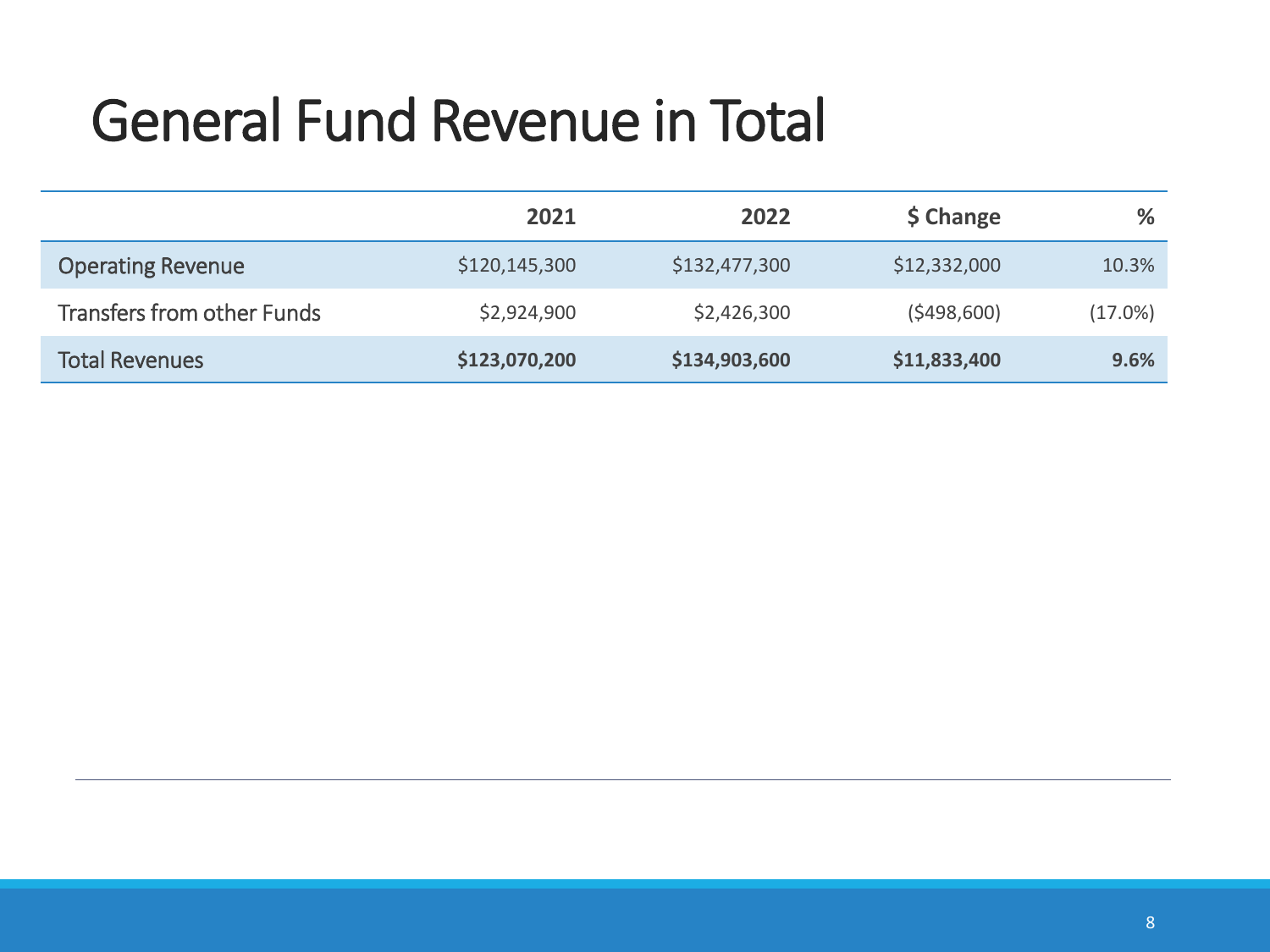#### Fire Assessment Fee

- Budget includes revenue of \$11,546,900 from fee, increase from current year revenue of \$4,100,000 of \$7,446,900
- Estimated 37.5% cost recovery of eligible fire suppression and rescue services
- Rates assessed by property category change for FY2022

| <b>Fire Rescue Assessment Rates</b> |                        |                                   |                                    |  |  |  |
|-------------------------------------|------------------------|-----------------------------------|------------------------------------|--|--|--|
| <b>Property Use</b><br>Category     | <b>Assessment Unit</b> | Current<br>Assessment<br>per Unit | Proposed<br>Assessment<br>per Unit |  |  |  |
| <b>Residential</b>                  | <b>Dwelling Unit</b>   | \$77.91                           | \$185.00                           |  |  |  |
| <b>Commercial</b>                   | Sq. Ft.                | \$0.051                           | \$0.1730                           |  |  |  |
| Ind/Warehouse                       | Sq. Ft.                | \$0.0136                          | \$0.0635                           |  |  |  |
| Govt/Institutional                  | Sq. Ft.                | \$0.1190                          | \$0.6627                           |  |  |  |

◦ Included on the annual tax bill as a non-ad valorem assessment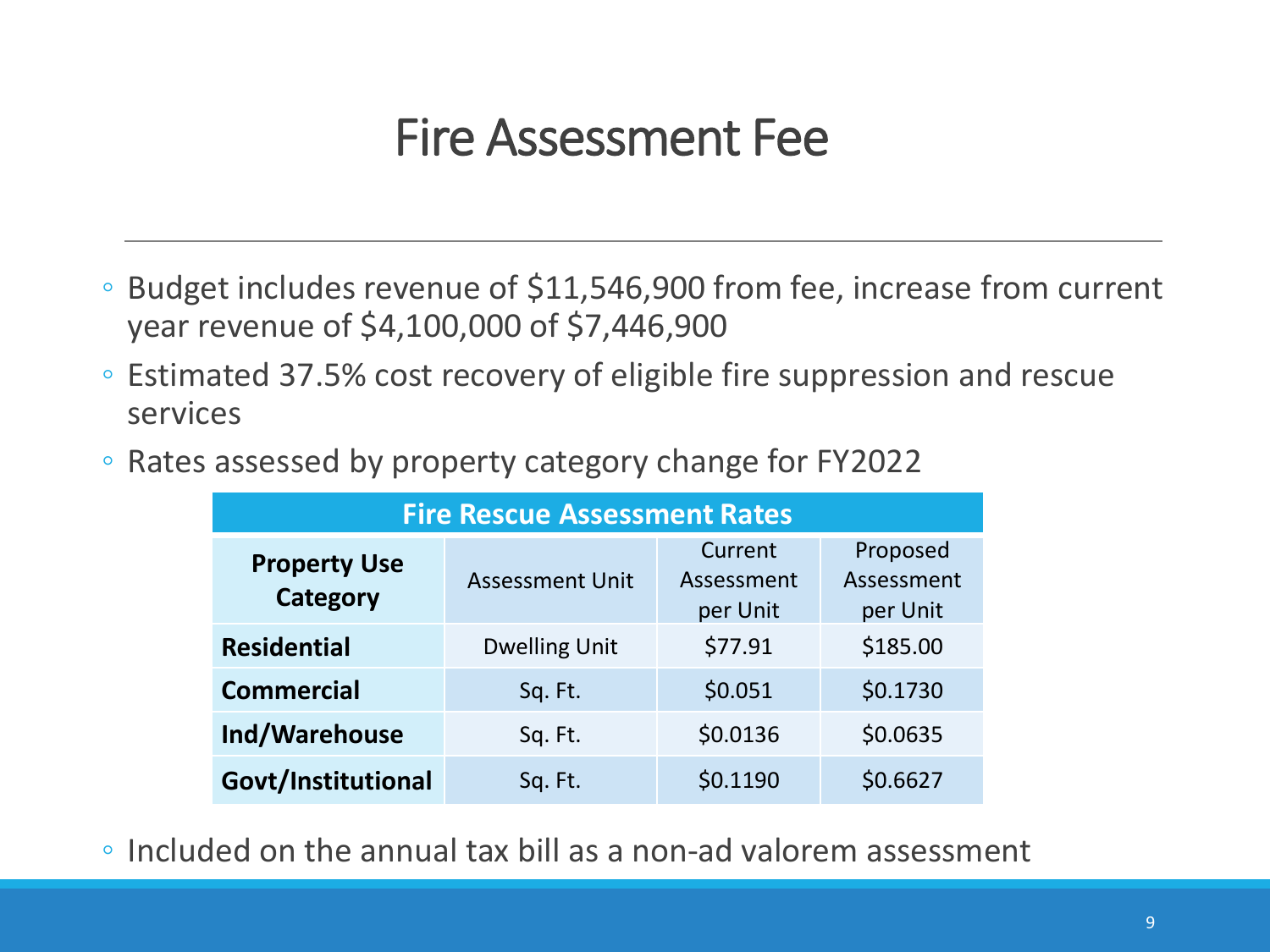#### Fire Service Enhancements

- 30 Firefighter Positions
- 1 Fire Inspector
- 1 Quartermaster
- Physicals
- Bunker Gear, Uniforms, Boots, Helmets, etc.
- Staff Vehicles
- Engine 17 (lease-financed) new
- Ladder Truck 12 replacement (lease-financed)
- Mini Pumper Truck (lease-financed)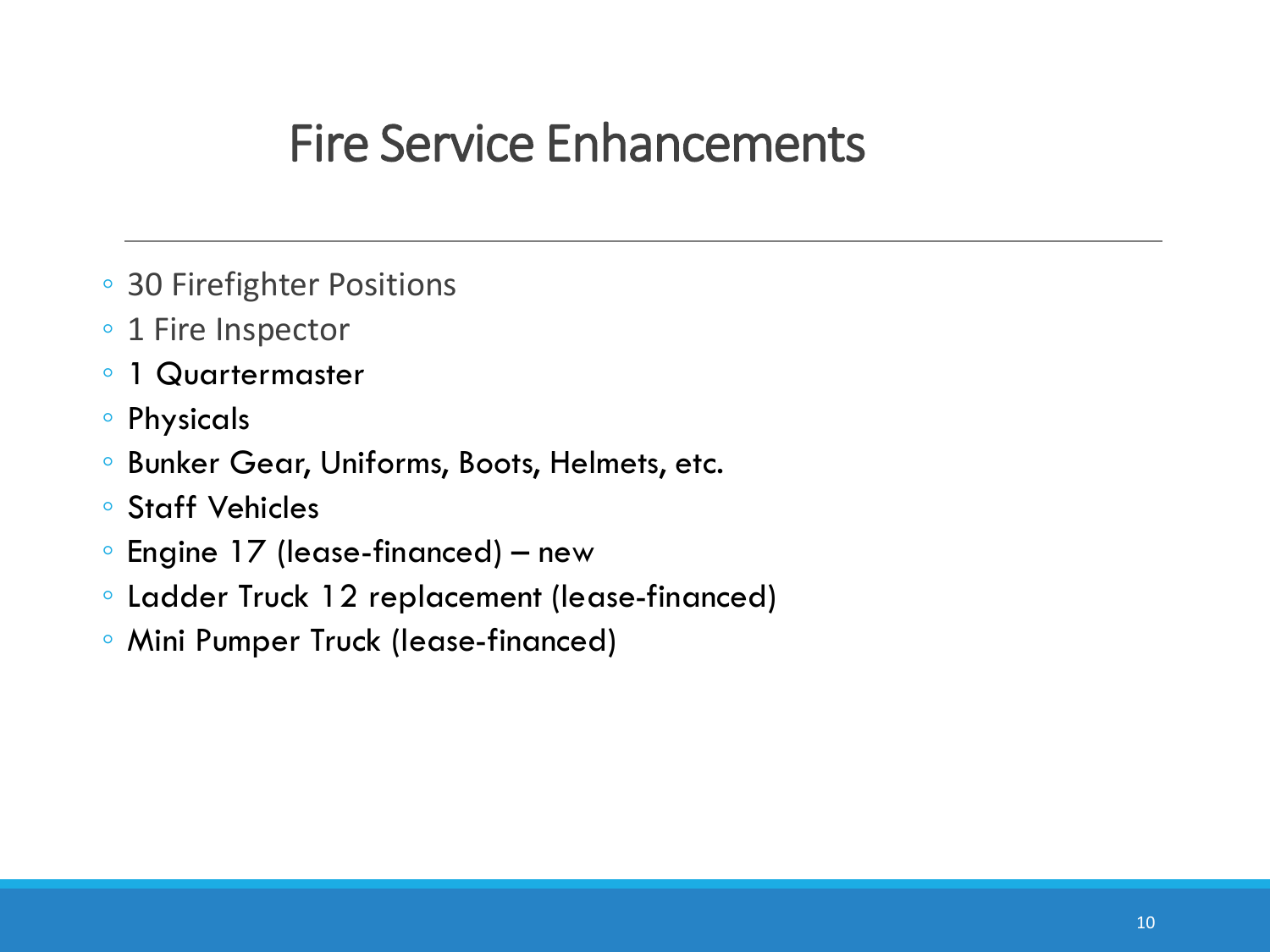#### General Fund Expenditures **Highlights**

- **EXECUTE:** Added positions
- Redistricting consultant fees
- Implementation of corridor vision plans
- **Dunbar Park maintenance**
- **Seed funds for new Cultural Center**
- Rising STARS program position
- City's cost of health insurance premiums increase 10% but maintains benefits/copayment amounts for employees – Florida Blue Rebate Funds of \$1 million fully offsets this cost
- City pension costs as a % of payroll changes:
	- Police: from 55.5% to 52.7%
	- Fire: from 73.0% to 79.7%
	- General: from 34.7% to 29.4%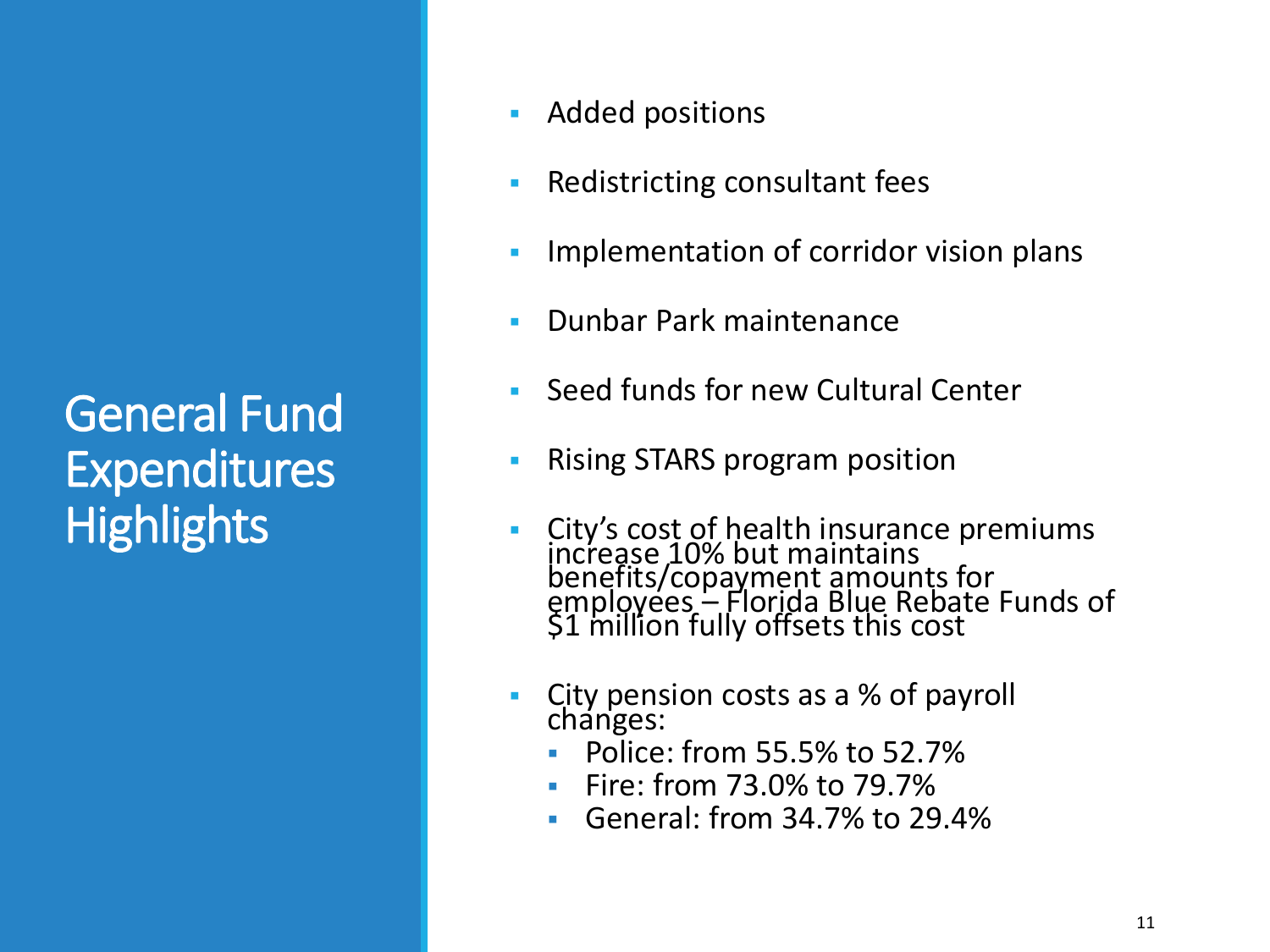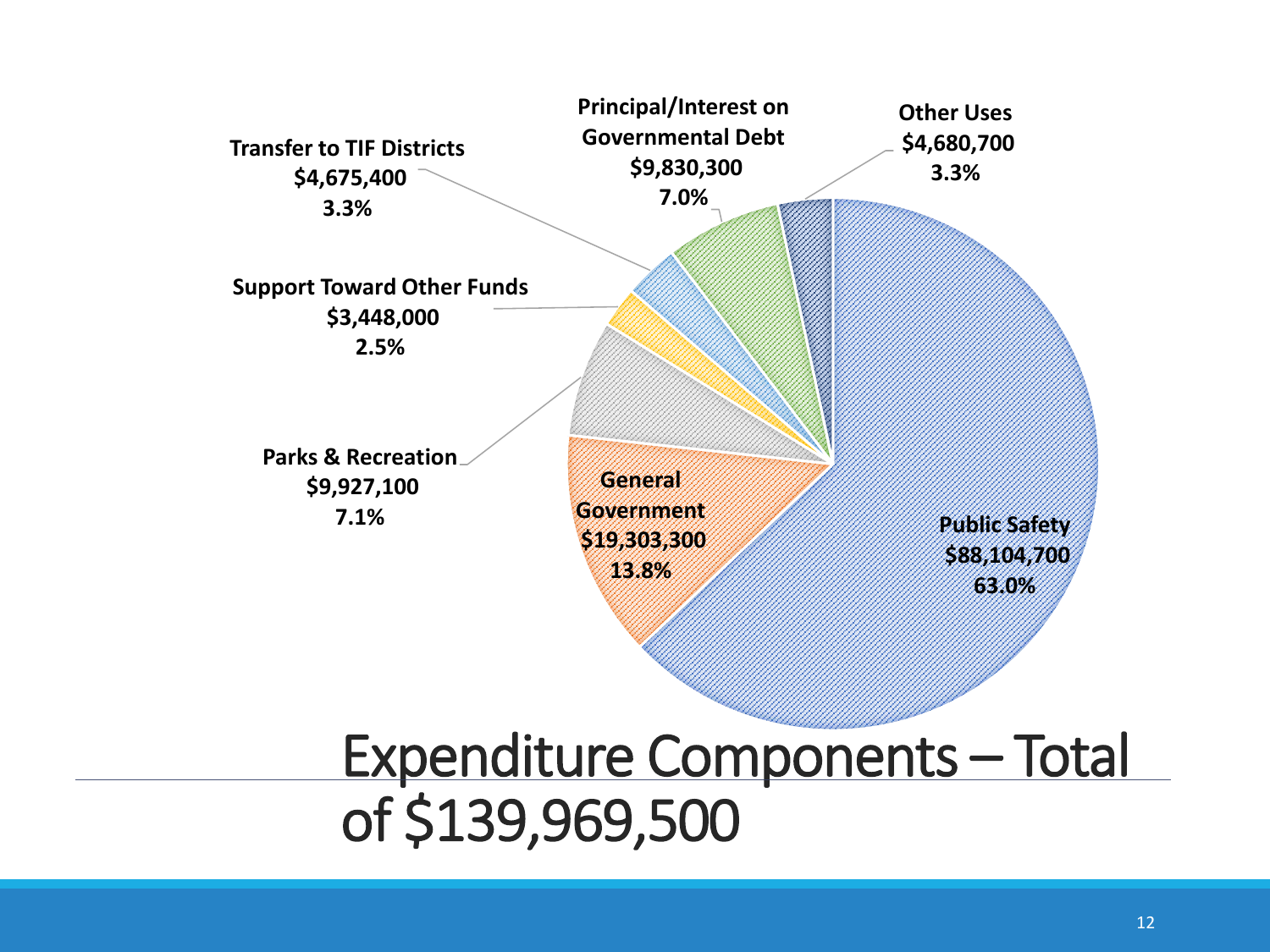### 2022 General Fund Expenditure Summary

|                                           | 2021          | 2022          | \$ Change    | % Change  |
|-------------------------------------------|---------------|---------------|--------------|-----------|
| <b>Personal Services</b>                  | \$84,206,200  | \$90,462,100  | \$6,255,900  | 7.4%      |
| Operating                                 | \$30,673,100  | \$32,633,300  | \$1,960,200  | 6.4%      |
| Debt Transfers                            | \$10,219,200  | \$9,830,300   | (5388,900)   | $(3.8\%)$ |
| <b>TIF Transfers</b>                      | \$4,204,400   | \$4,675,400   | \$471,000    | 11.2%     |
| Venue Subsidies/Other<br><b>Transfers</b> | \$1,819,200   | \$1,438,200   | ( \$381,000) | (20.9%)   |
| Capital Transfers                         | \$462,200     | \$930,200     | \$468,000    | 101.3%    |
| <b>Total Expenditures</b>                 | \$131,584,300 | \$139,969,500 | \$8,385,200  | 6.4%      |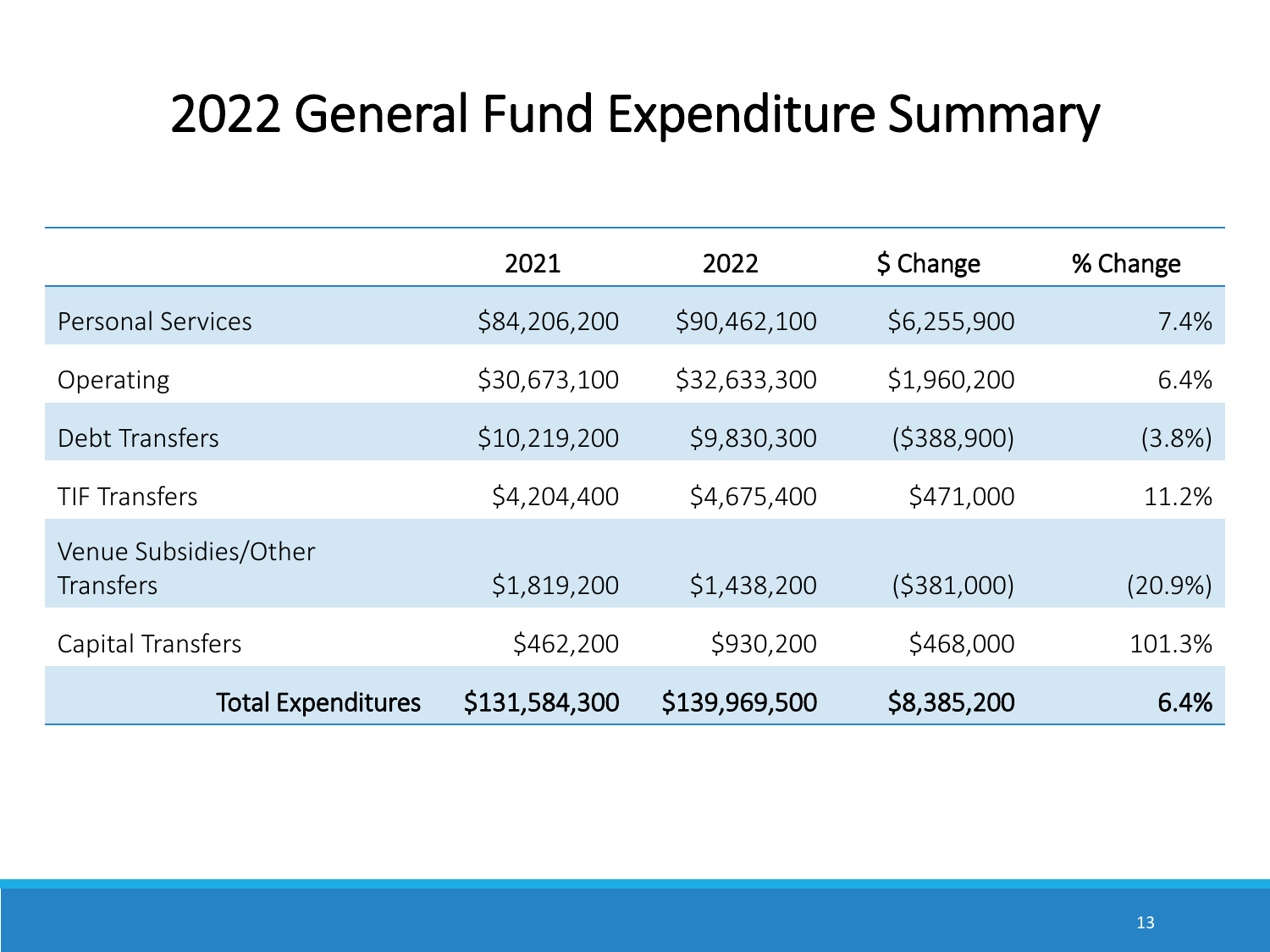#### Transfers to Debt Service Funds

|                                       | 2021         | 2022        | \$ Change      | % Change   |
|---------------------------------------|--------------|-------------|----------------|------------|
| 2014 Bonds                            | \$1,248,300  | \$1,248,900 | \$600          | 0.0%       |
| 2016 Bonds                            | \$2,845,900  | \$2,311,700 | $(*534,200)$   | $(18.8\%)$ |
| 2018 Bonds                            | \$5,375,000  | \$5,269,700 | (\$105,300)    | $(2.0\%)$  |
| Line of Credit                        | \$750,000    | \$1,000,000 | \$250,000      | 33.3%      |
| <b>Total Debt</b><br><b>Transfers</b> | \$10,219,200 | \$9,830,300 | $($ \$388,900) | (3.8%)     |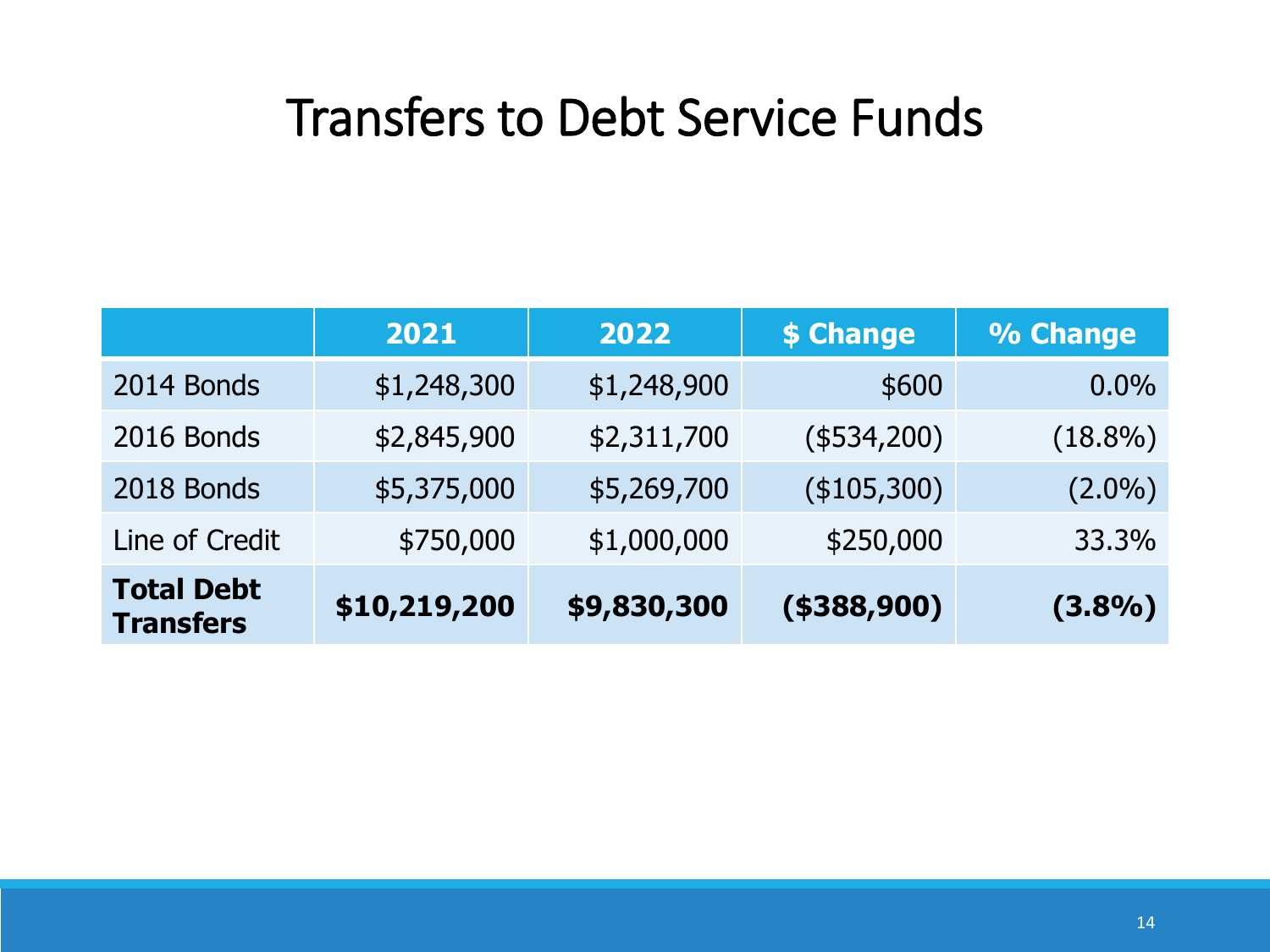#### Transfers to Other Funds

|                                     | 2021        | 2022        | \$ Change    |
|-------------------------------------|-------------|-------------|--------------|
| Southwest Florida Enterprise Center | \$279,500   | \$279,500   | \$0          |
| Skatium                             | \$344,600   | \$638,900   | \$294,300    |
| <b>Fort Myers Golf Course</b>       | \$166,600   | \$0         | (\$166,600)  |
| <b>Eastwood Golf Course</b>         | \$251,600   | \$0         | ( \$251,600) |
| Para-Transit Fund (trolley)         | \$63,600    | \$63,600    | \$0          |
| <b>Street Maintenance</b>           | \$713,300   | \$456,200   | (5257, 100)  |
| CRA (TIFs)                          | \$4,204,400 | \$4,675,400 | \$471,000    |
| <b>Total Transfers</b>              | \$6,023,600 | \$6,113,600 | \$90,000     |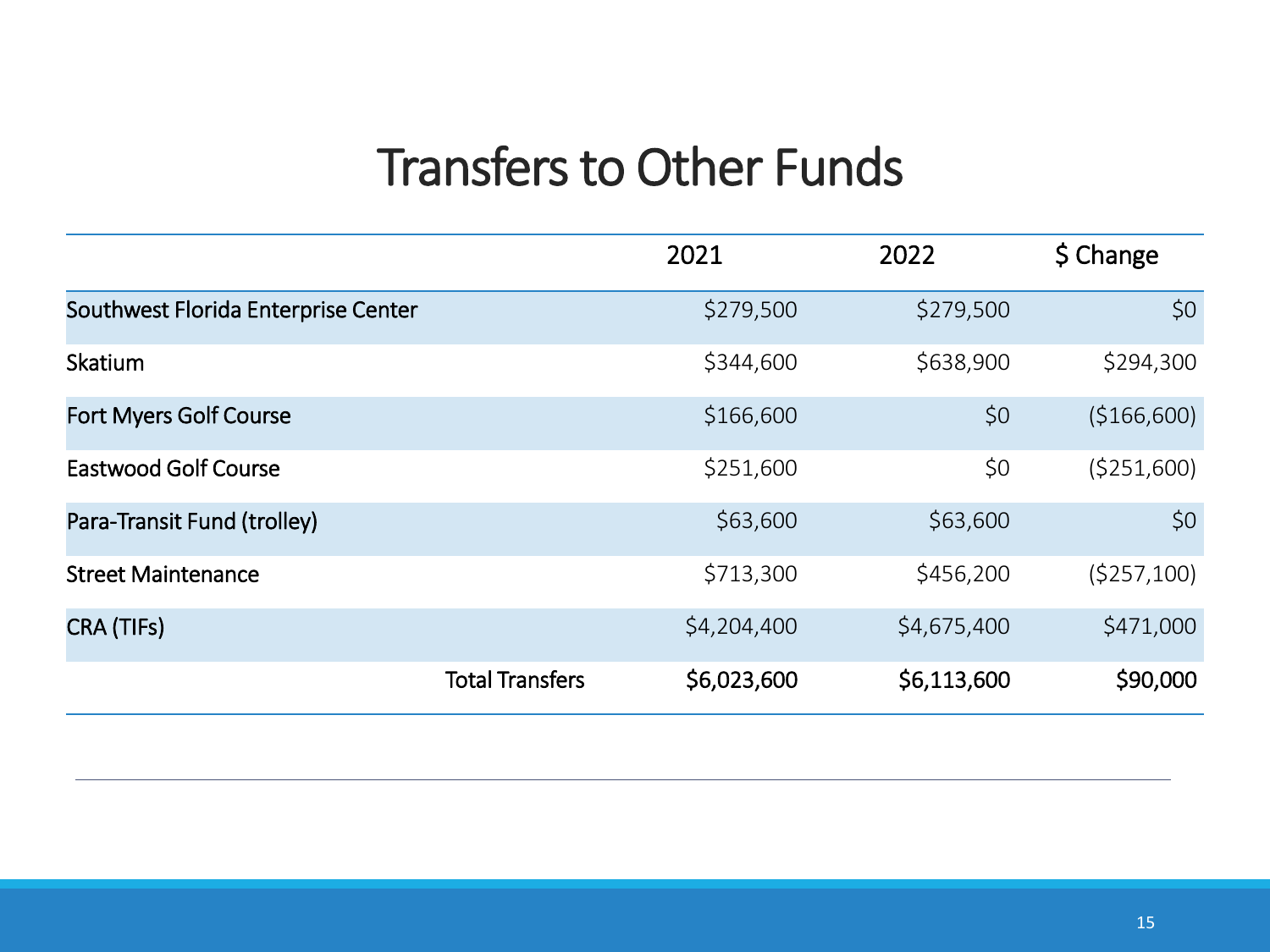#### FY2022 Budget includes funding for the following programs:

| <b>Description</b>                                                          | \$          |
|-----------------------------------------------------------------------------|-------------|
| <b>Community Career Initiative</b>                                          | \$140,400   |
| Step Up to Work (Summer Youth work program)                                 | \$48,800    |
| <b>City Services Grants for Special Events</b>                              | \$152,200   |
| Summer Youth Program Scholarships                                           | \$35,000    |
| Programs at STARS/PAL and \$35,000 Council<br>Discretionary                 | \$364,100   |
| Garden Council (pass through of parking lease<br>revenue from Lee Memorial) | \$65,300    |
| Neighborhood Improvement Funds                                              | \$70,000    |
| Arts and Culture Grants & Consultant/Black<br><b>History Society</b>        | \$165,000   |
| Annual Edison Awards Ceremony and Innovation<br>Showcase                    | \$25,000    |
| <b>Total</b>                                                                | \$1,065,800 |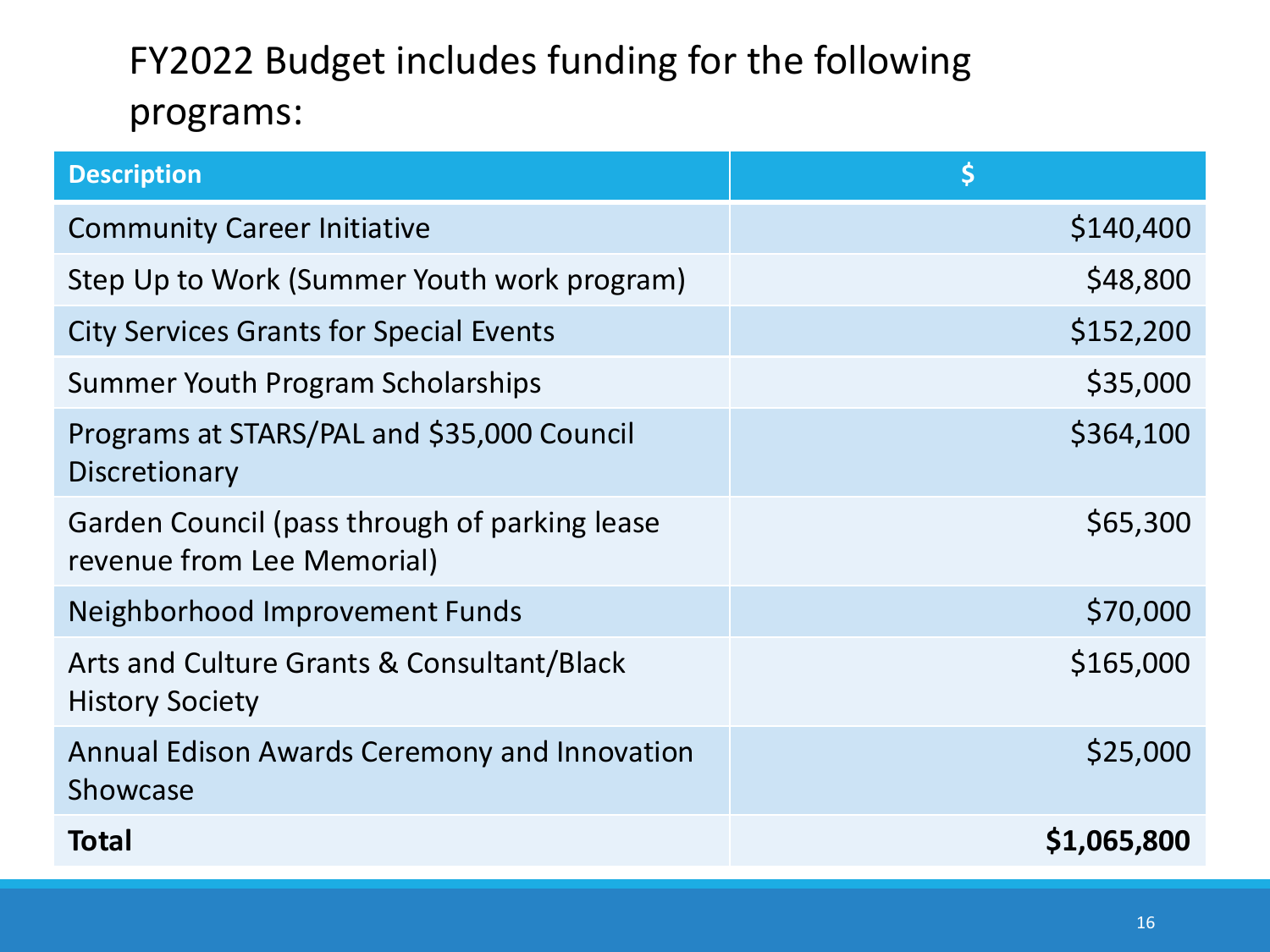#### 2022 Special Events – City Services Grant Program

- Special Events Advisory Board utilized a matrix to allocate FY22 funding based on:
	- Funding Reliance 40 points
	- Event Attendance 15 points
	- # of Years Event Held 15 points
	- # of Years Event Received Funding 15 points
	- Educational Opportunities 5 points
	- Recreational Opportunities 5 points
	- Cultural Opportunities 5 points
	- A \$25,000 cap is placed on the eligible grant award amount per event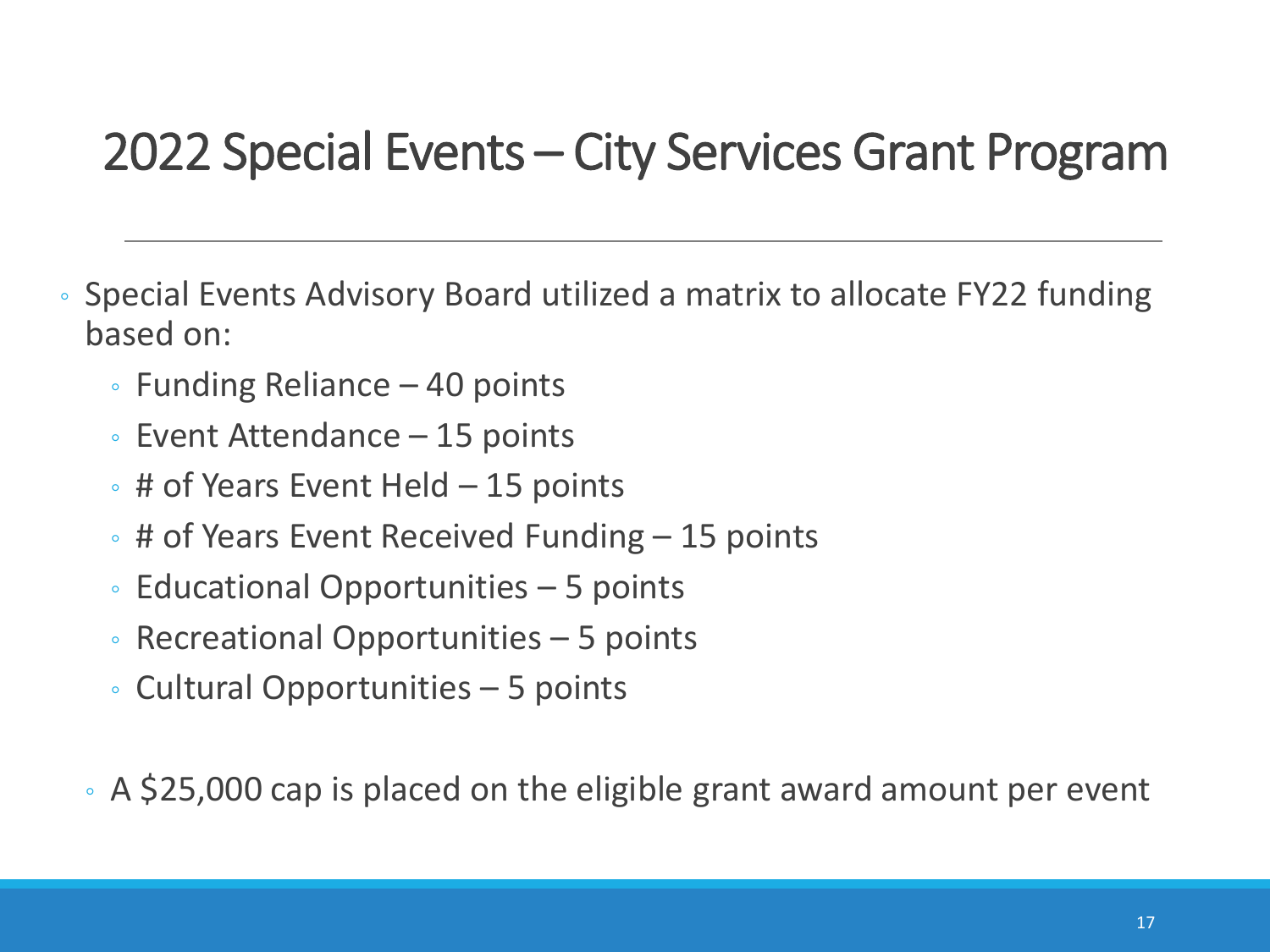### Special Events Advisory Board Recommendation

|                                  |                | FY2022 Eligible | FY2022<br>Recommended |                   |
|----------------------------------|----------------|-----------------|-----------------------|-------------------|
| Events                           | FY2021 Funding | Request         | <b>Funding</b>        | Funding \$ Change |
| Art Fest                         | \$18,600       | \$24,086        | \$17,100              | (\$1,500)         |
| <b>Edison Festival</b>           | \$5,100        | \$11,016        | \$5,600               | \$500             |
| Holiday House                    | \$6,300        | \$16,356        | \$14,800              | \$8,500           |
| <b>MLK Celebration</b>           | \$3,600        | \$6,190         | \$4,300               | \$700             |
| Easter Parade                    | \$2,900        | \$4,326         | \$3,000               | \$100             |
| Music Walk                       | \$13,400       | \$23,216        | \$21,100              | \$7,700           |
| Art Walk                         | \$13,300       | \$20,512        | \$18,600              | \$5,300           |
| Israel Fest                      | \$2,100        | \$2,650         | \$1,800               | (5300)            |
| Taste of Lee                     | \$8,900        | \$13,833        | \$4,200               | (54,700)          |
| Downtown<br>Countdown            | \$4,100        | \$18,687        | \$13,200              | \$9,100           |
| July 4 <sup>th</sup> Celebration | \$5,400        | \$13,458        | \$9,500               | \$4,100           |
| Bacon Jam                        | \$4,000        | \$7,371         | \$2,200               | (51,800)          |
| St. Patrick's Day Block<br>Party | \$8,000        | \$10,492        | \$9,500               | \$1,500           |
| Contingency                      | \$7,000        | N/A             | \$300                 | (56,700)          |
| Subtotal                         | \$102,700      | \$172,193       | \$125,200             | \$22,500          |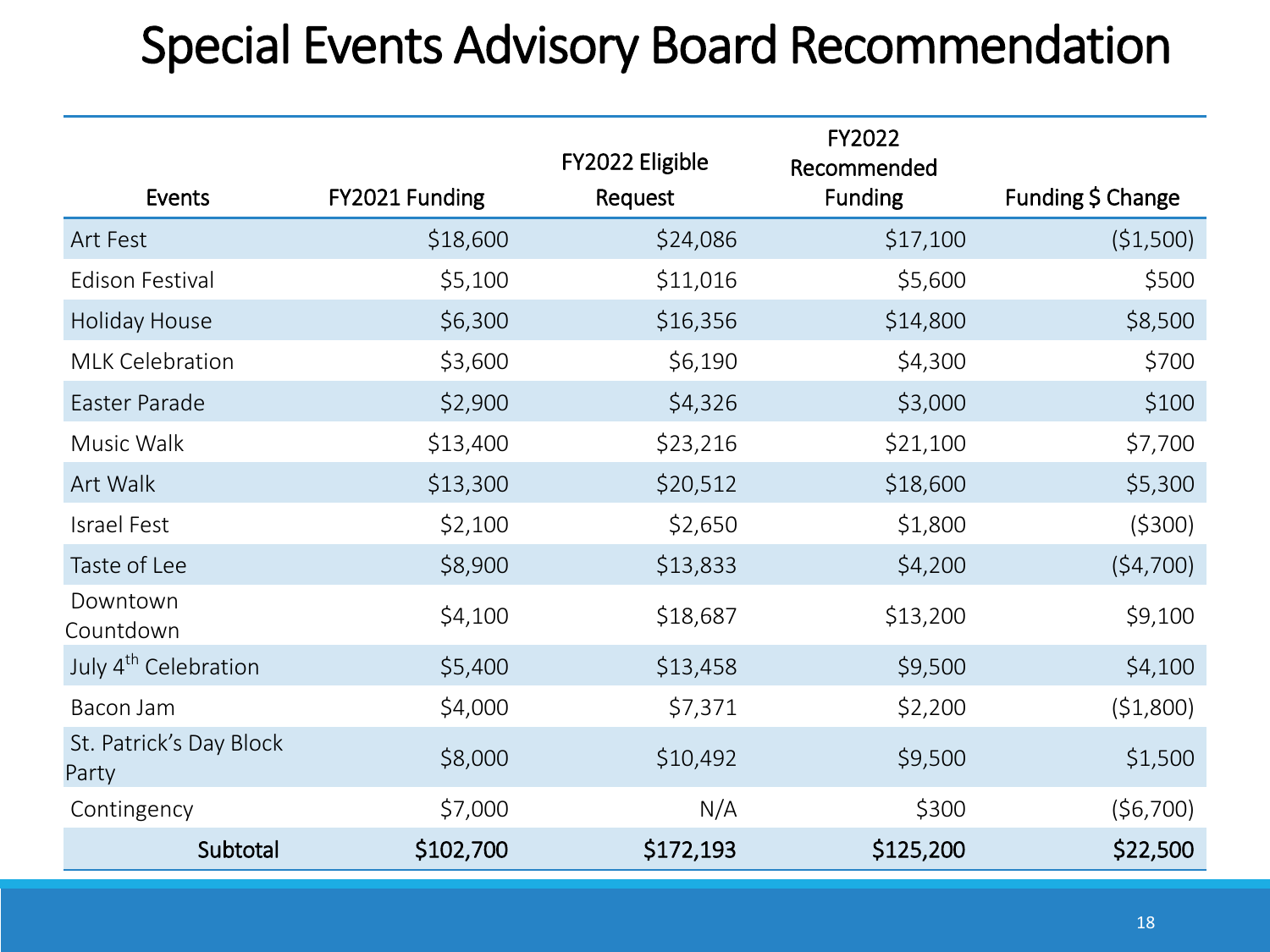### Special Events Advisory Board Recommendation

|                                                                        |                | FY2022           | FY2022 Recommended | <b>Funding</b> |
|------------------------------------------------------------------------|----------------|------------------|--------------------|----------------|
| Events                                                                 | FY2021 Funding | Eligible Request | <b>Funding</b>     | $$$ Change     |
| <b>Emancipation Day</b><br>Celebration                                 | \$0            | \$1,667          | \$1,500            | \$1,500        |
| Juneteenth                                                             | \$0            | \$2,508          | \$2,200            | \$2,200        |
| TIP Off Block Party                                                    | \$0\$          | \$1,461          | \$1,300            | \$1,300        |
| Harvest Festival                                                       | \$0            | \$2,508          | \$2,200            | \$2,200        |
| Mardi Gras Festival                                                    | \$0            | \$7,651          | \$5,400            | \$5,400        |
| Food & Wine Tasting<br>Event                                           | \$0            | \$3,041          | \$2,100            | \$2,100        |
| City of Palms River Run                                                | \$0            | \$4,349          | \$3,000            | \$3,000        |
| Holiday in the Park                                                    | \$0            | \$2,222          | \$1,100            | \$1,100        |
| <b>Black History Month</b>                                             | \$0            | \$1,667          | \$800              | \$800          |
| BBQ, Bands & Brews                                                     | \$0            | \$11,467         | \$5,800            | \$5,800        |
| <b>SWFL Reading Festival</b>                                           | \$0            | \$1,571          | \$800              | \$800          |
| Run to the Arts                                                        | \$0            | \$2,867          | \$800              | \$800          |
| FY21 Events Funded but<br>did not submit grant<br>applications in FY22 | \$49,500       | \$0              | \$0                | (549,500)      |
| Subtotal                                                               | \$102,700      | \$172,193        | \$125,200          | \$22,500       |
| <b>TOTAL</b>                                                           | \$152,200      | \$215,172        | \$152,200          | \$0            |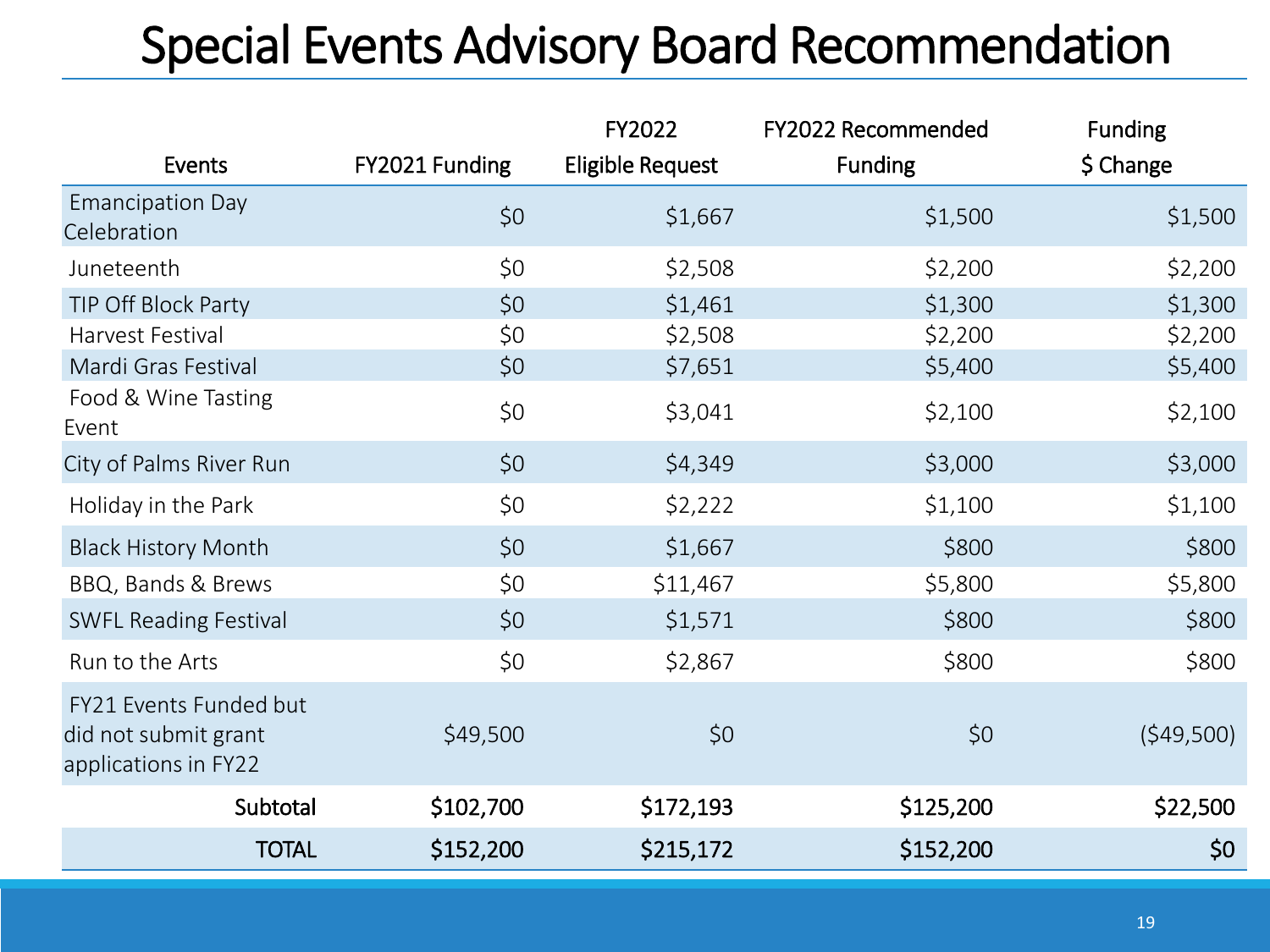#### Projected General Fund Reserves

|                                    | <b>Balance</b> |
|------------------------------------|----------------|
| Estimated Reserves, 9/30/2021      | \$28,341,848   |
| Use of Reserves in 2022 Budget     | (55,065,900)   |
| 2022 Estimated Unassigned Reserves | \$23,275,948   |
|                                    |                |
|                                    |                |

| 2022 General Fund Budget                        | \$139,969,500 |
|-------------------------------------------------|---------------|
| Unassigned reserves as a % of total 2022 Budget | 16.63%        |

Target reserves is  $20% = $27,993,900$ Short of 20% Target (\$4,717,952)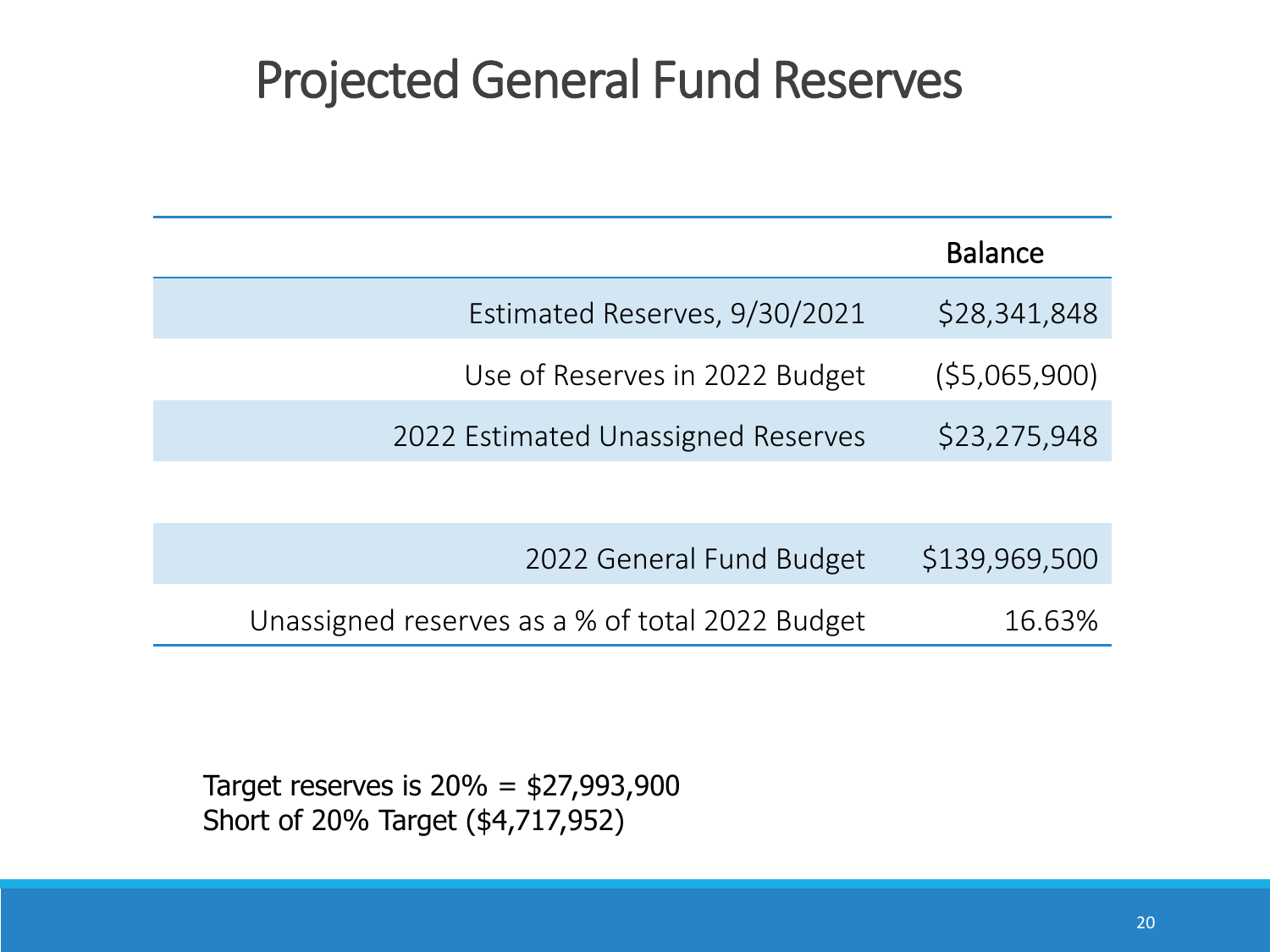#### General Fund Actual Revenue/Expenditure Trends (amounts in millions)

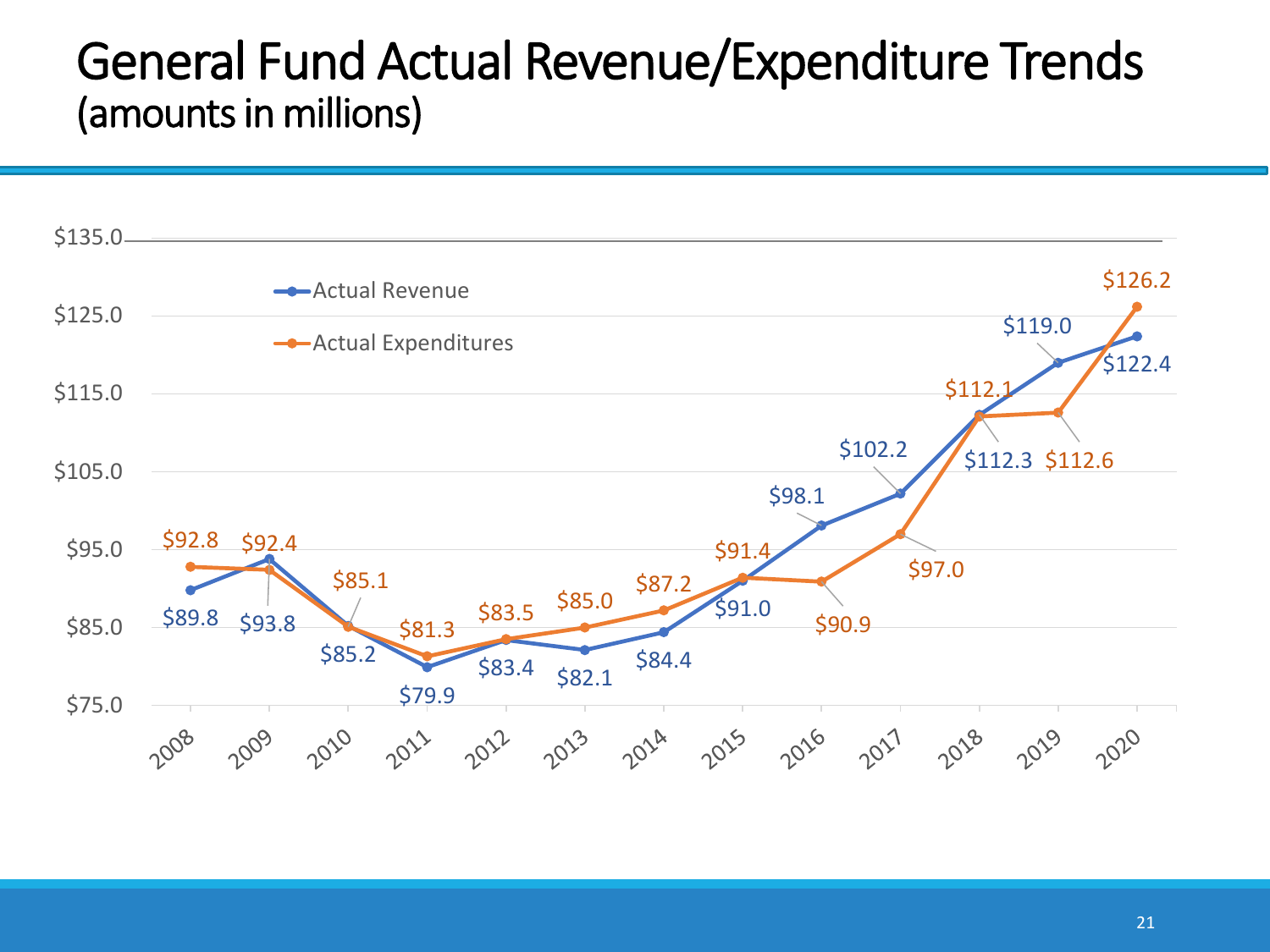Street Maintenance Fund:

- Total Budget is \$4,373,700
- Revenue budget increases from \$3.0 million in FY2021 to \$3.4 million in FY2022
- There is a \$456,200 General Fund subsidy A reduction of \$257,100
- Reserves in the amount of \$448,200 were used to balance the fund
- Reserve balance of \$389,967 represents 1 month of operations and maintenance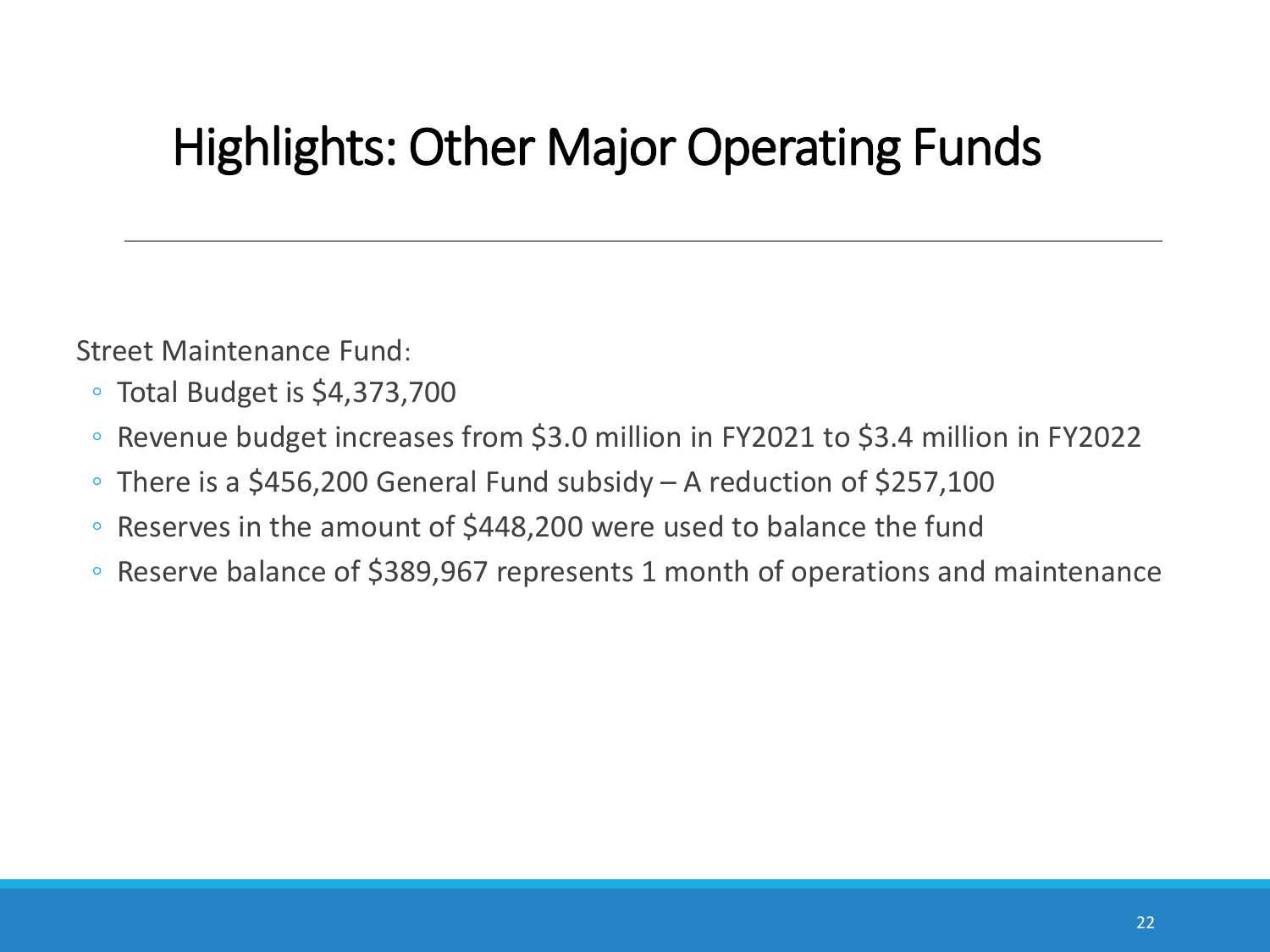Utility Fund:

- Total budget is \$89,407,100
- No rate increases included in the budget for water and sewer services
- Operations fund \$15.6 million towards utility capital improvement projects
- Reserves in the amount of \$10.2 million were used to balance the fund
- Reserves are \$28.7 million, or 6.9 months of operating and maintenance industry standard is 3 months

Stormwater Fund:

- Total budget is \$7,717,800
- Stormwater fee revenue is projected to total \$6.3 million
	- Average annual assessment (residential based on 2,000 square foot home) remains the same at \$92.16
- Transfers \$1.1 million to Capital budget
- Reserves in the amount of \$1.3 million were used to balance the fund
- Reserve balance of \$468,414 represents less than 1 month of operations and maintenance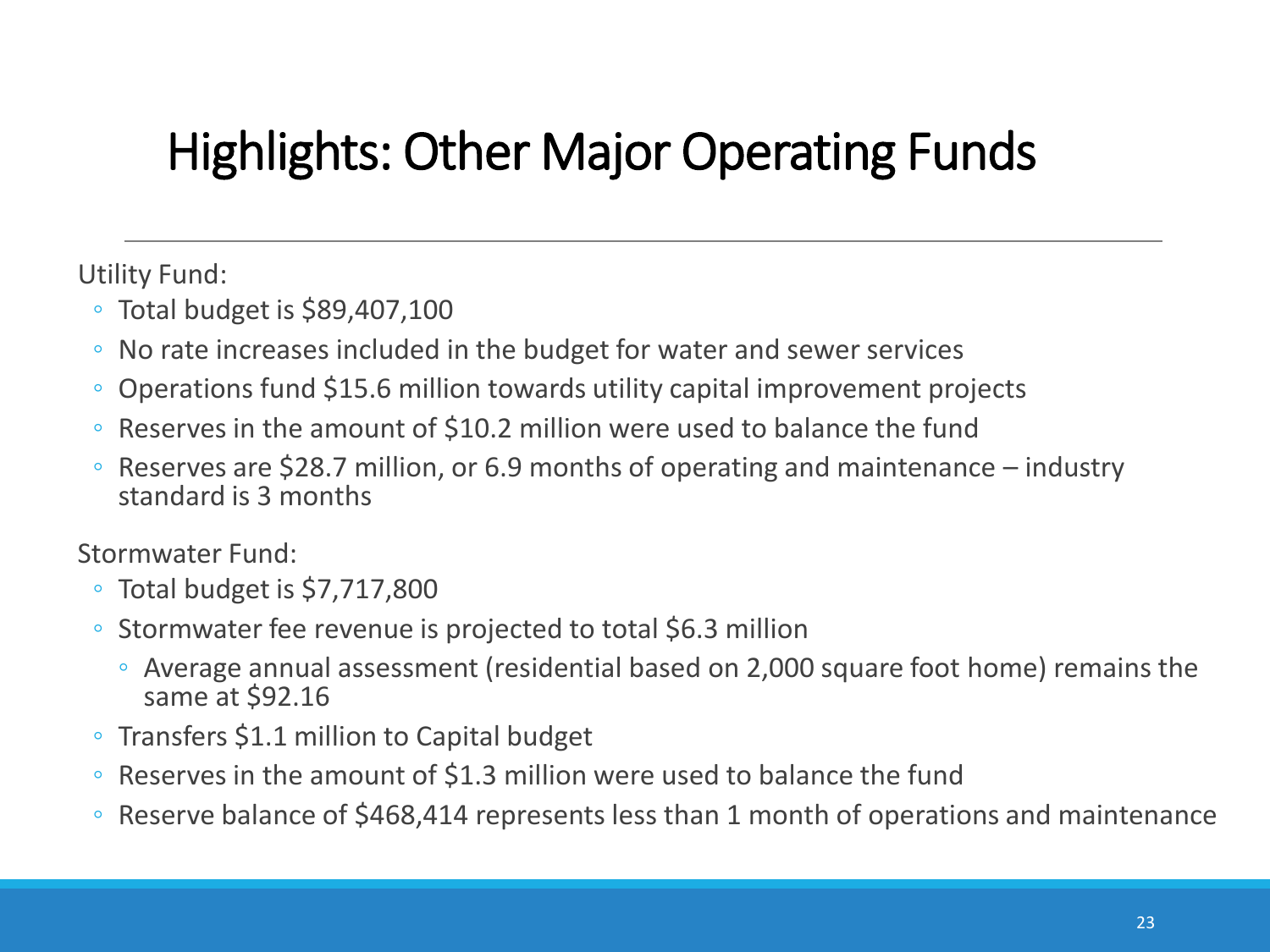Parking Fund:

- Total Budget is \$1,770,800
- Revenue budget increases from \$1.4 million to \$1.6 million
- Transfers \$395,000 to General Fund represents the FY2022 debt service payments on the two existing garages – construction and repair projects
- Transfers \$70,000 to the Capital budget
- Reserves in the amount of \$128,300 were used to balance this fund
- No General Fund subsidy is required
- Reserve balance of \$1.5 million represents 10.4 months of operations and maintenance

Skatium Fund :

- Total Budget is \$1,423,500
- Revenue budget decreases from \$1.1 million to \$784,600
- No rate or fee increases are incorporated into the budget
- There is a \$638,900 General Fund subsidy An increase of \$294,300
- Reserve balance of \$8,037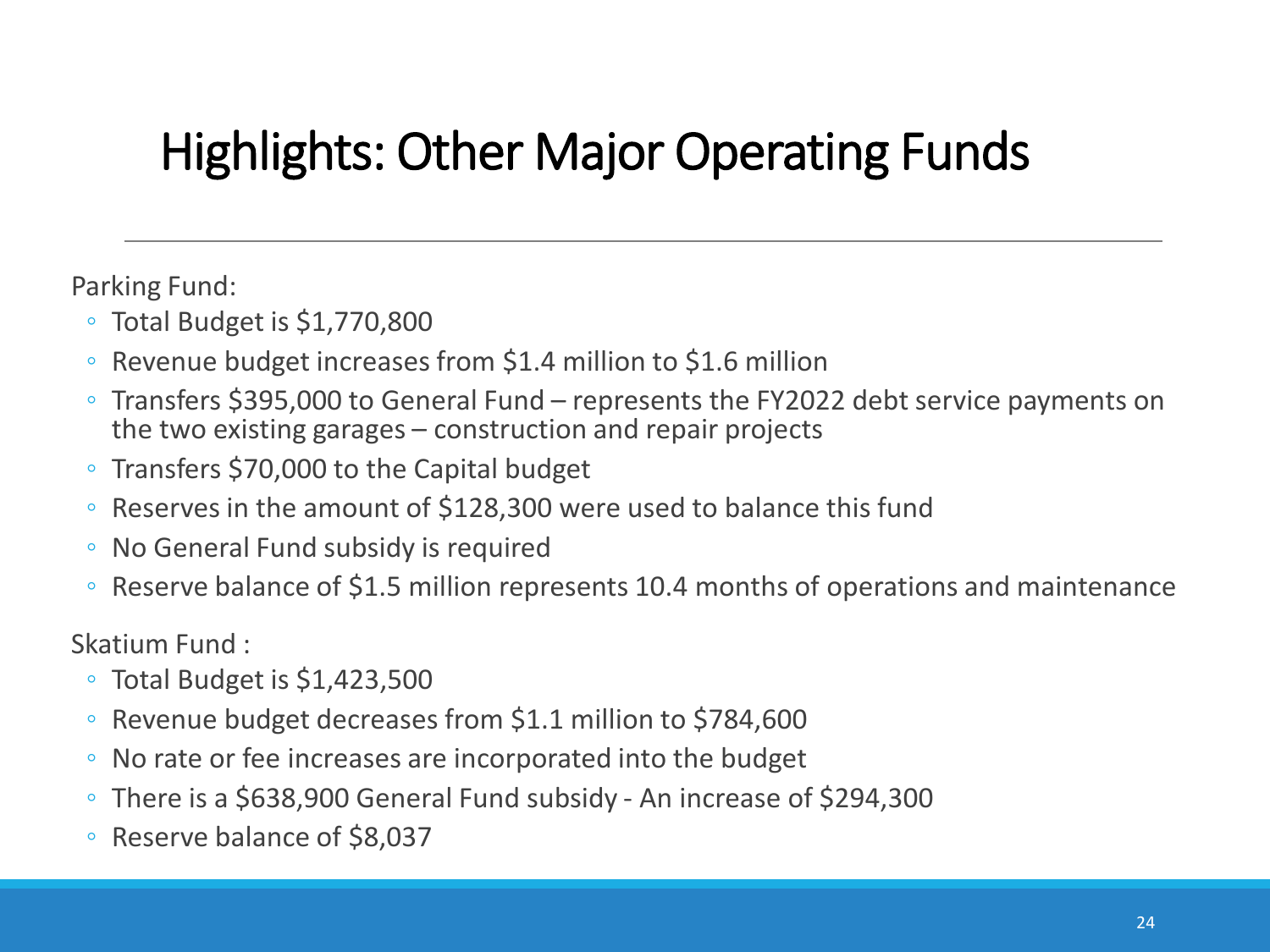Yacht Basin Fund:

- Total Budget is \$3,351,100
- Revenue budget increases from \$2.9 million to \$3.0 million
- No rate or fee increases are incorporated into the budget
- Reserves in the amount of \$370,900 were used to balance the fund
- Transfers \$174,000 to the Capital budget
- No General Fund subsidy is required
- Reserve balance of \$309,734 represents 1.2 months of operations and maintenance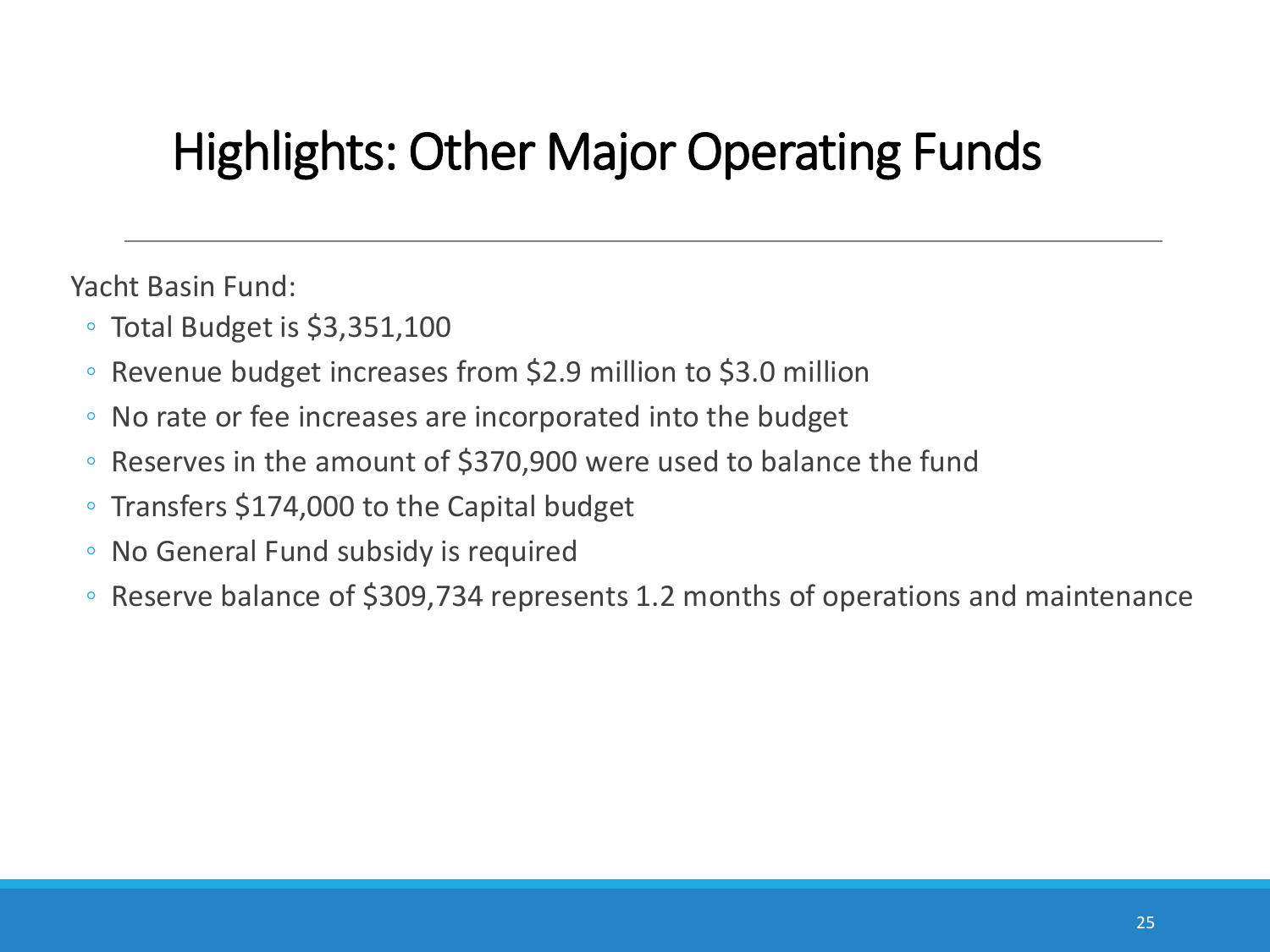Golf Course Funds:

- Fort Myers Golf Course
	- Total budget is \$2,423,900
	- Revenue budget increases from \$1.9 million to \$2.3 million
	- Debt repayments for course renovations and equipment lease payments total \$412,900
	- Reserves in the amount of \$148,400 were used to balance the fund
	- No General Fund subsidy is required
	- Reserve balance of \$547,061 represents 2.7 months of operations and maintenance
- Eastwood Golf Course
	- Total budget is \$2,214,100
	- Revenue budget increases from \$1.9 million to \$2.2 million
	- Debt repayments and equipment leases total \$302,100
	- No General Fund subsidy is required
	- Reserve balance of \$412,731 represents 2.3 months of operations and maintenance
- No rate increases are proposed for the golf courses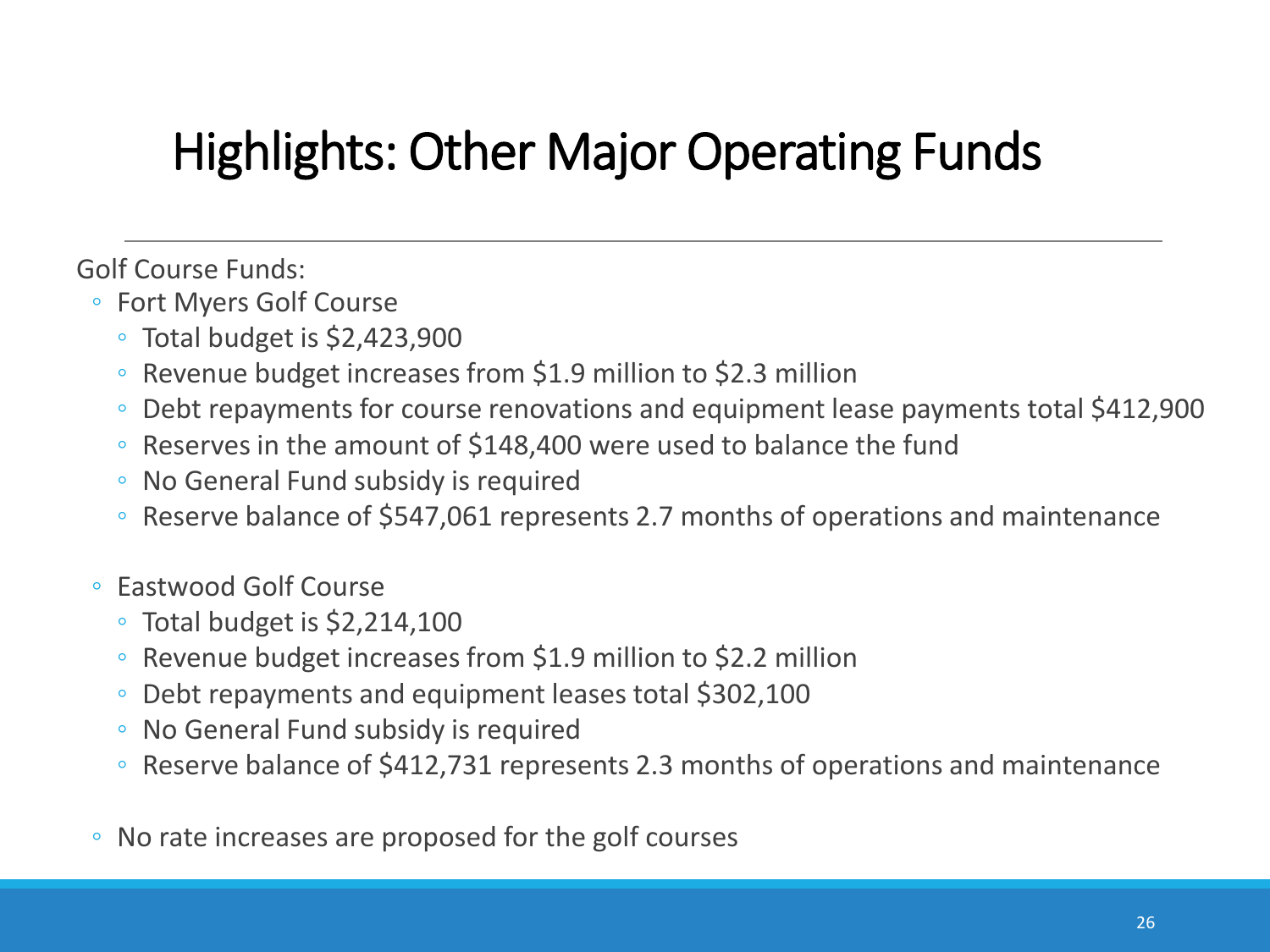Solid Waste Fund:

- Total budget is \$19,105,600
- Revenue budget increases from \$15.3 million to \$16.1 million
	- A 3% rate increase is included and a 2.5% increase for growth
- No transfer to the Capital Budget as the purchase of equipment was accelerated to FY2021
- Reserve balance of \$6.4 million represent 4.8 months of operating and maintenance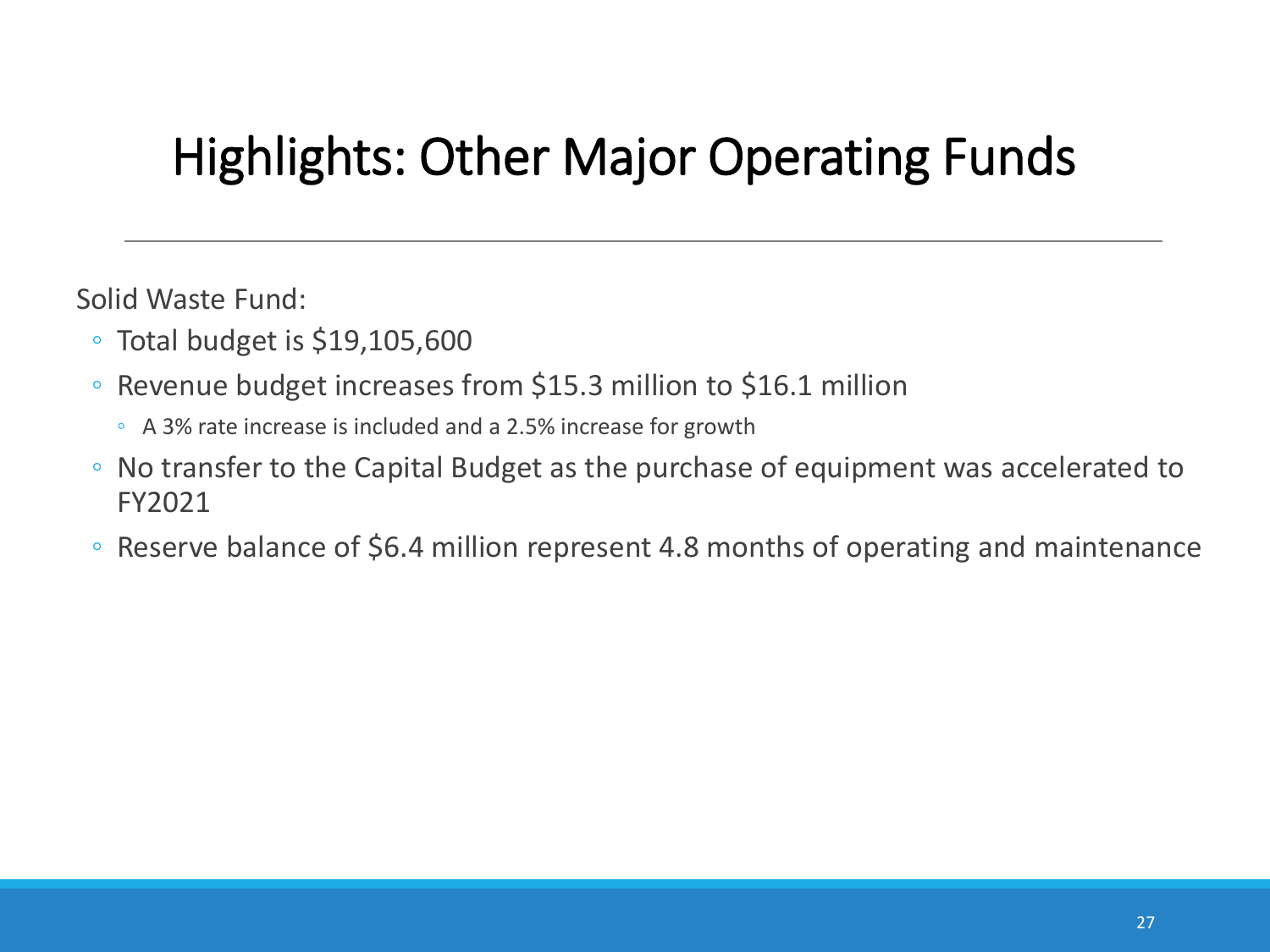Building Permits and Inspection (BPI) Fund:

- Total budget is \$4,986,200
- Revenues from Licenses and Permits increases from \$2.6 million to \$4.3 million
- Permit fees are reduced by 25% in a continued effort to reduce reserves
- Reserves in the amount of \$655,100 were used to balance the fund
- 20% or \$187,800 of (10) Code Enforcement Officers' salaries and benefits are charged to BPI
- Reserve balance of \$7.0 million represents 16.8 months of operating and maintenance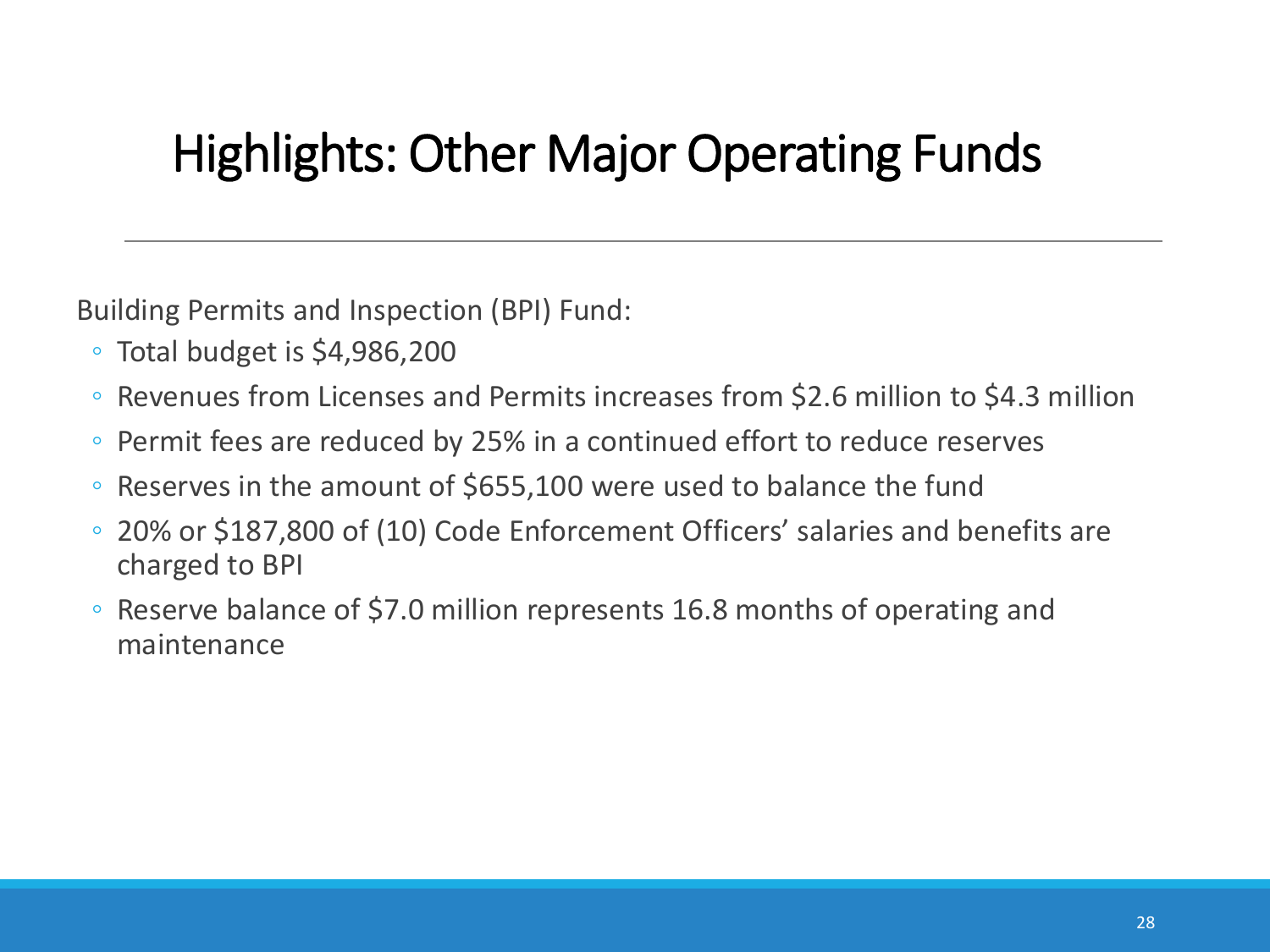### Summary of Reserve Balances

| Fund                      | Estimated<br>Reserves 2021 | <b>Proposed Reserves To</b><br>Be Used in 2022 | <b>Estimated 2022</b> |
|---------------------------|----------------------------|------------------------------------------------|-----------------------|
| <b>General Fund</b>       | \$28,341,848               | (55,065,900)                                   | \$23,275,948          |
| Risk Management           | \$12,926,265               | 31,400                                         | \$12,957,665          |
| <b>Fleet Maintenance</b>  | \$1,024,436                | (5799,000)                                     | \$225,436             |
| <b>ITS</b>                | \$745,052                  | (5600,000)                                     | \$145,052             |
| <b>Street Maintenance</b> | \$838,167                  | (5448, 200)                                    | \$389,967             |
| Utility                   | \$38,870,809               | (\$10,207,600)                                 | \$28,663,209          |
| Stormwater                | \$1,767,814                | (51, 299, 400)                                 | \$468,414             |
| Solid Waste               | \$4,852,678                | \$1,551,000                                    | \$6,403,678           |
| Yacht Basin               | \$680,634                  | ( \$370, 900)                                  | \$309,734             |
| Fort Myers Golf Course    | \$695,461                  | (5148, 400)                                    | \$547,061             |
| Eastwood Golf Course      | \$368,931                  | \$43,800                                       | \$412,731             |
| Parking                   | \$1,669,467                | (\$128,300)                                    | \$1,541,167           |
| Total                     | \$92,781,562               | (\$17,441,500)                                 | \$75,340,062          |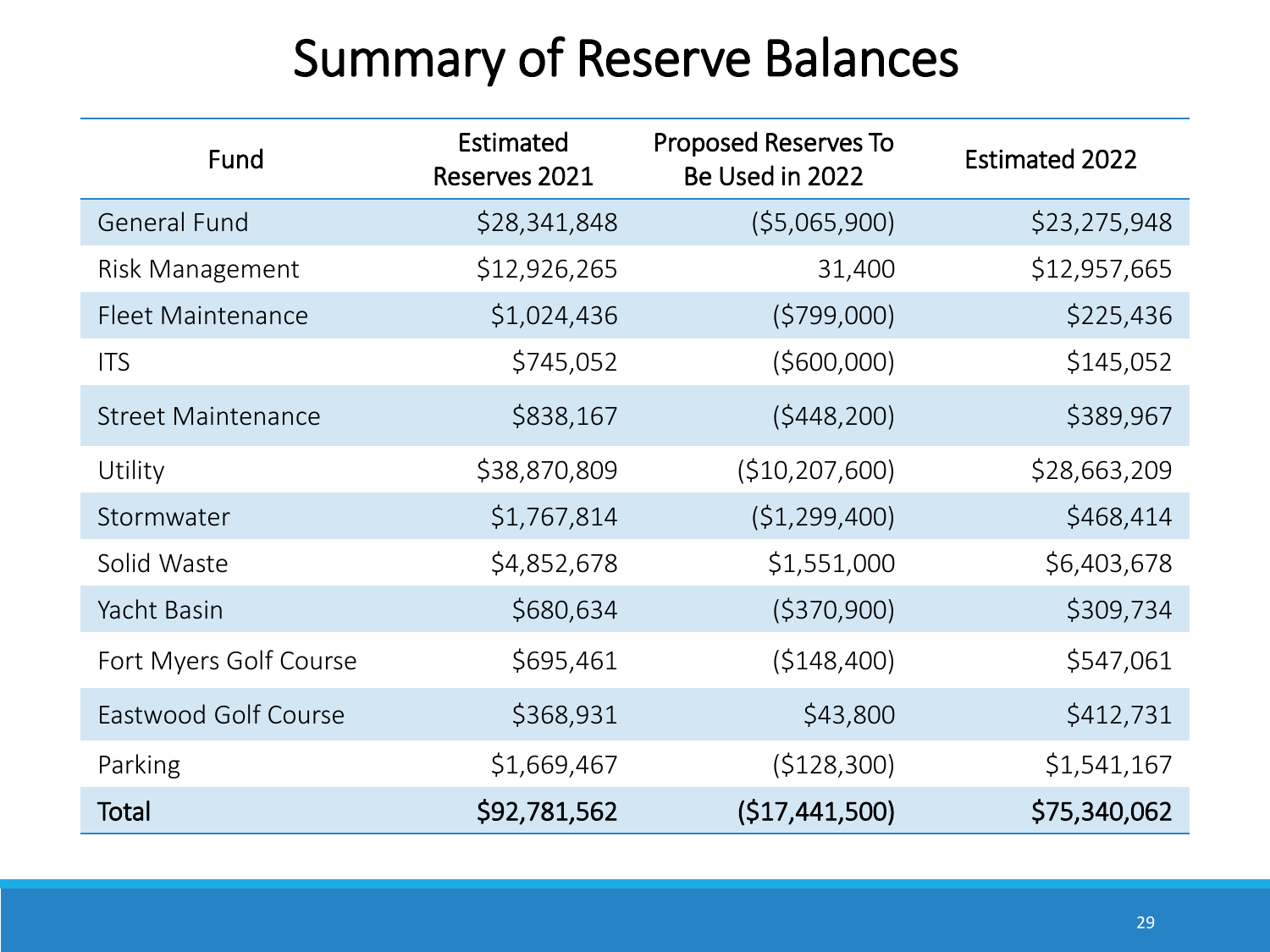## Capital Improvement Program

New Projects planned to start in FY2022

Current Projects with added funds to continue/complete project

Projects on the radar to start between FY2023 and FY2026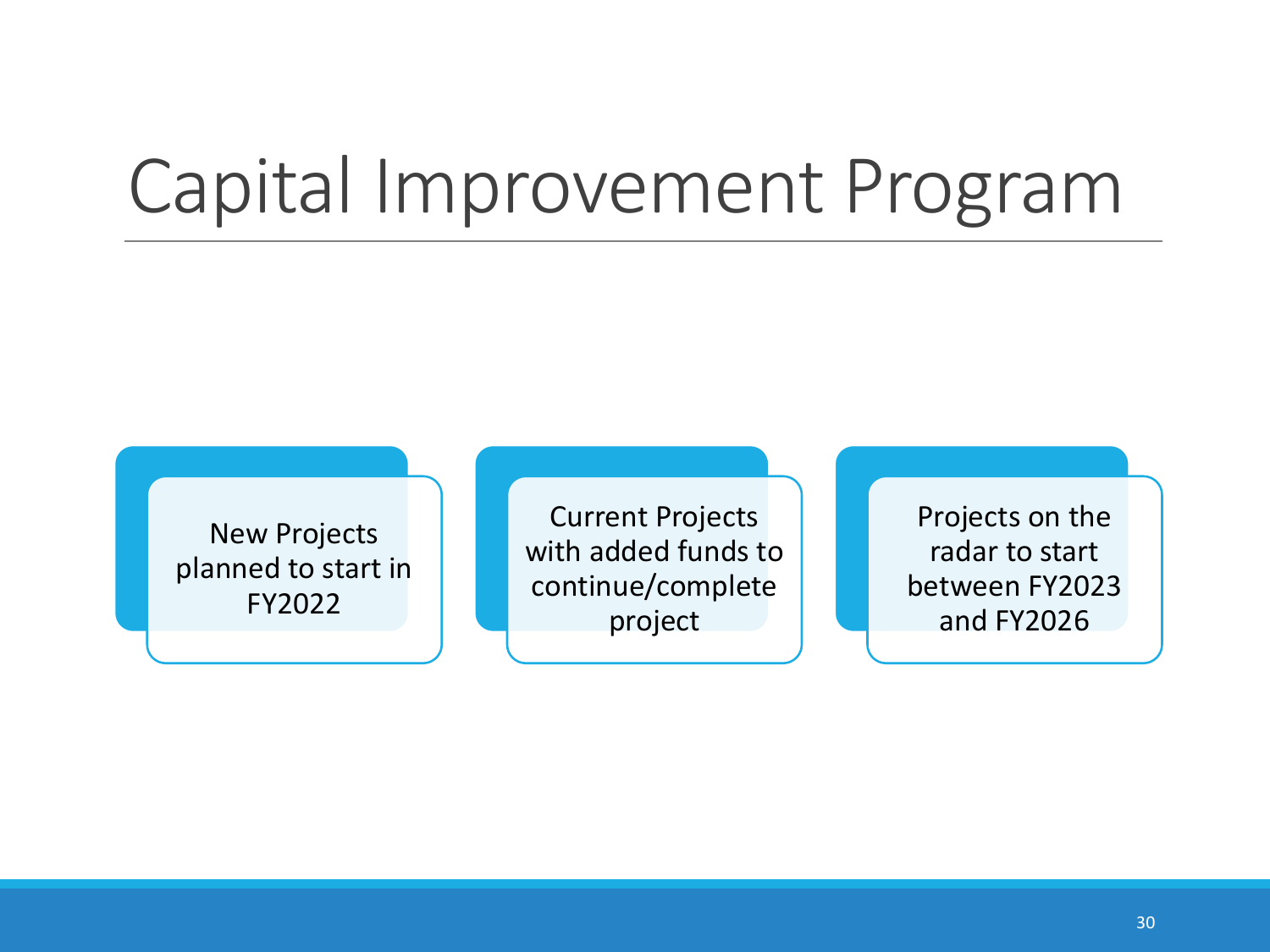| <b>Governmental Debt</b> | <b>Outstanding Principal</b><br>10/01/20 | 2022 Debt Service |
|--------------------------|------------------------------------------|-------------------|
| 2014 Bonds               | \$27,215,000                             | \$1,534,300       |
| 2016 Bonds               | \$48,130,000                             | \$3,189,500       |
| <b>2018 Note</b>         | \$41,952,460                             | \$5,778,900       |
| Line of Credit           | \$50,000,000                             | \$1,000,000       |
| Total                    | \$167,297,460                            | \$11,502,700      |

## Governmental Debt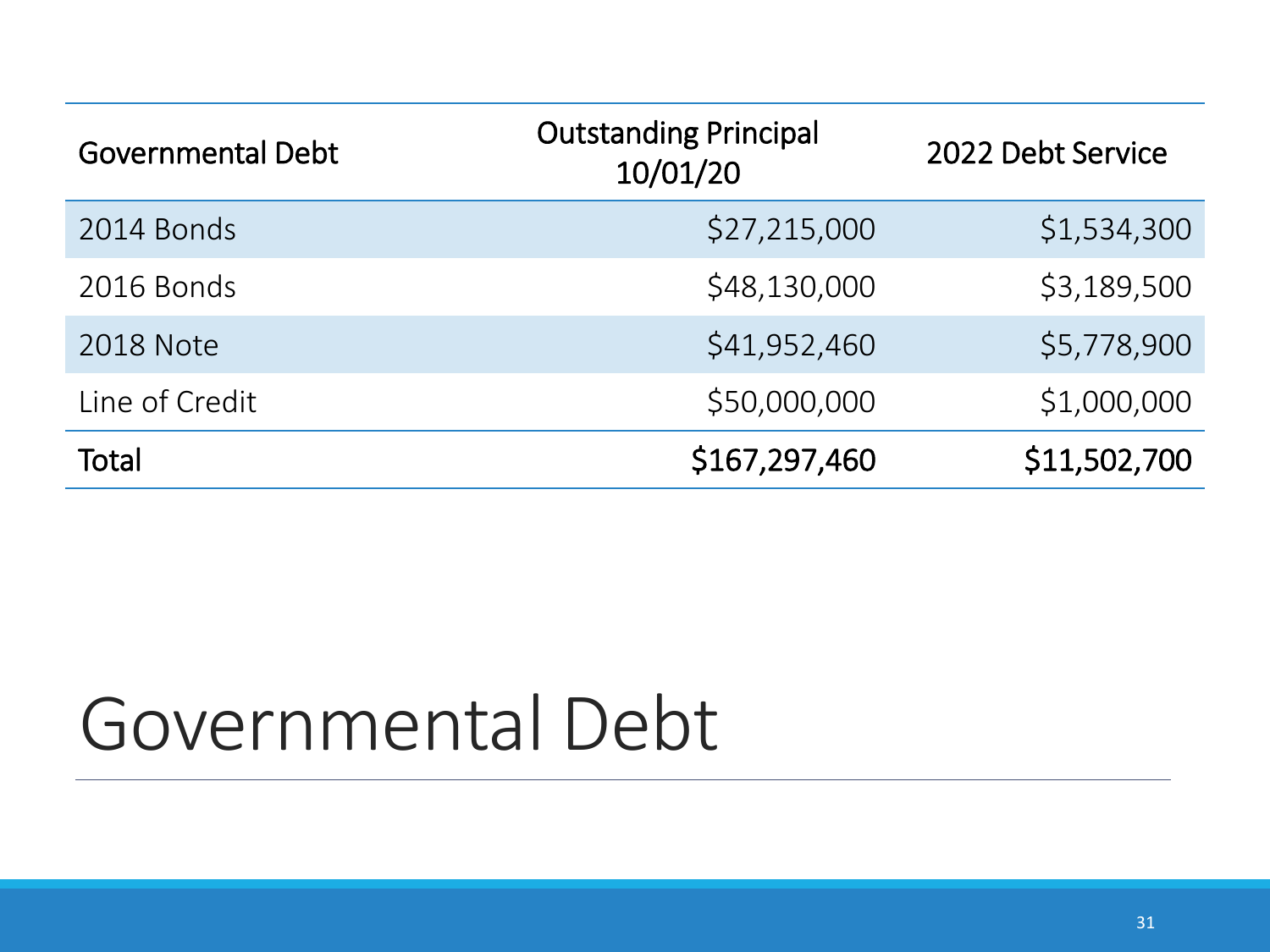#### Line of credit update

#### **\$50.0 Million Line of Credit**:

- 3 year term, ends October 9, 2022
- Currently Funds 40 Capital Projects totaling \$44,896,054
- Credit line balance is \$29.0MM as of 7/26/21
- Timing of Bond issue
- Estimated annual debt service of \$3.5 million for 20 years
- Total interest expense fees is \$169,403 (includes FY 2020 and to date FY 2021).
- Interest rates for the tax-exempt portion range from a high of 1.9% to a current .56%.
- Interest rates for the taxable portion range from a high of 2.28% to a current .70%.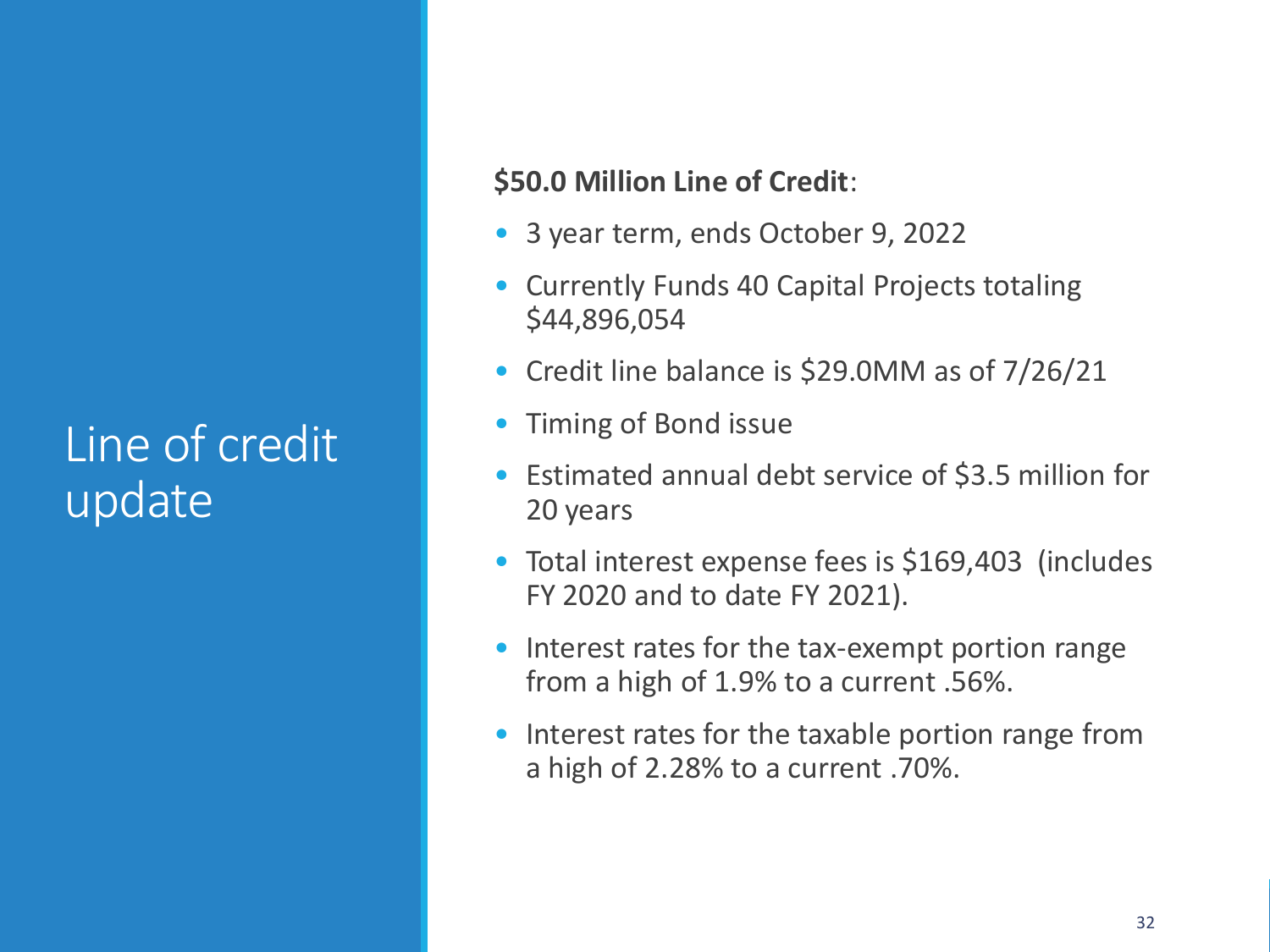| <b>Utility Debt</b> | <b>Outstanding Principal</b><br>10/01/20 | 2022 Debt Service |
|---------------------|------------------------------------------|-------------------|
| 2011 Bonds          | \$21,340,000                             | \$5,518,000       |
| 2012 Bonds          | \$4,525,000                              | \$398,900         |
| <b>2017 Note</b>    | \$36,115,000                             | \$1,858,200       |
| 2019 Bonds          | \$113,740,000                            | \$4,353,700       |
| 2020 Bonds          | \$76,705,000                             | \$5,735,300       |
| Other               |                                          | \$2,223,600       |
| Total               | \$252,425,000                            | \$20,087,700      |

# Utility Debt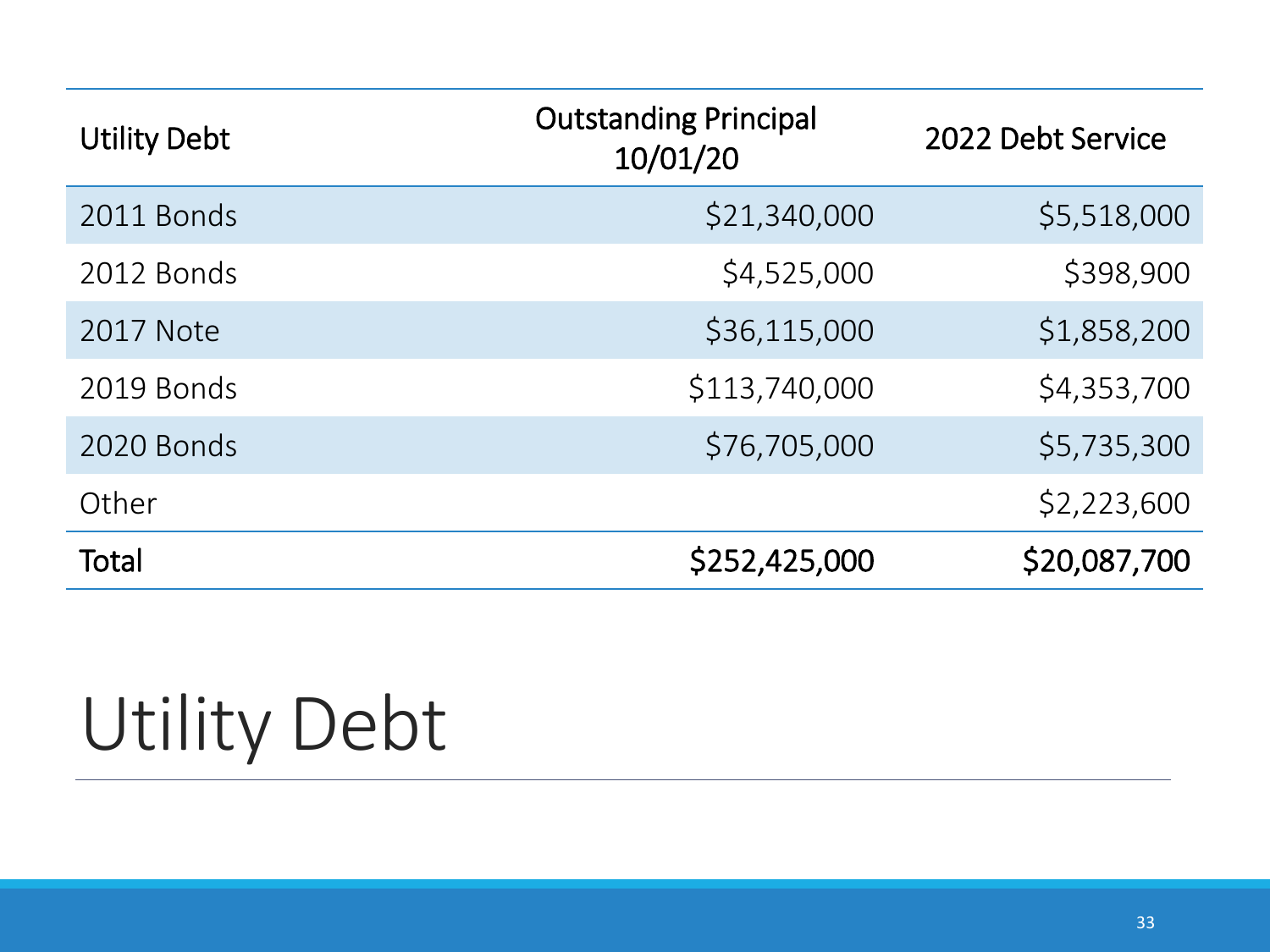# Next Steps

Public Hearings regarding the budget are scheduled as follows:

- Wednesday, September 15, 2021 at 5:15 p.m.
- Monday, September 27, 2021 at 5:15 p.m.